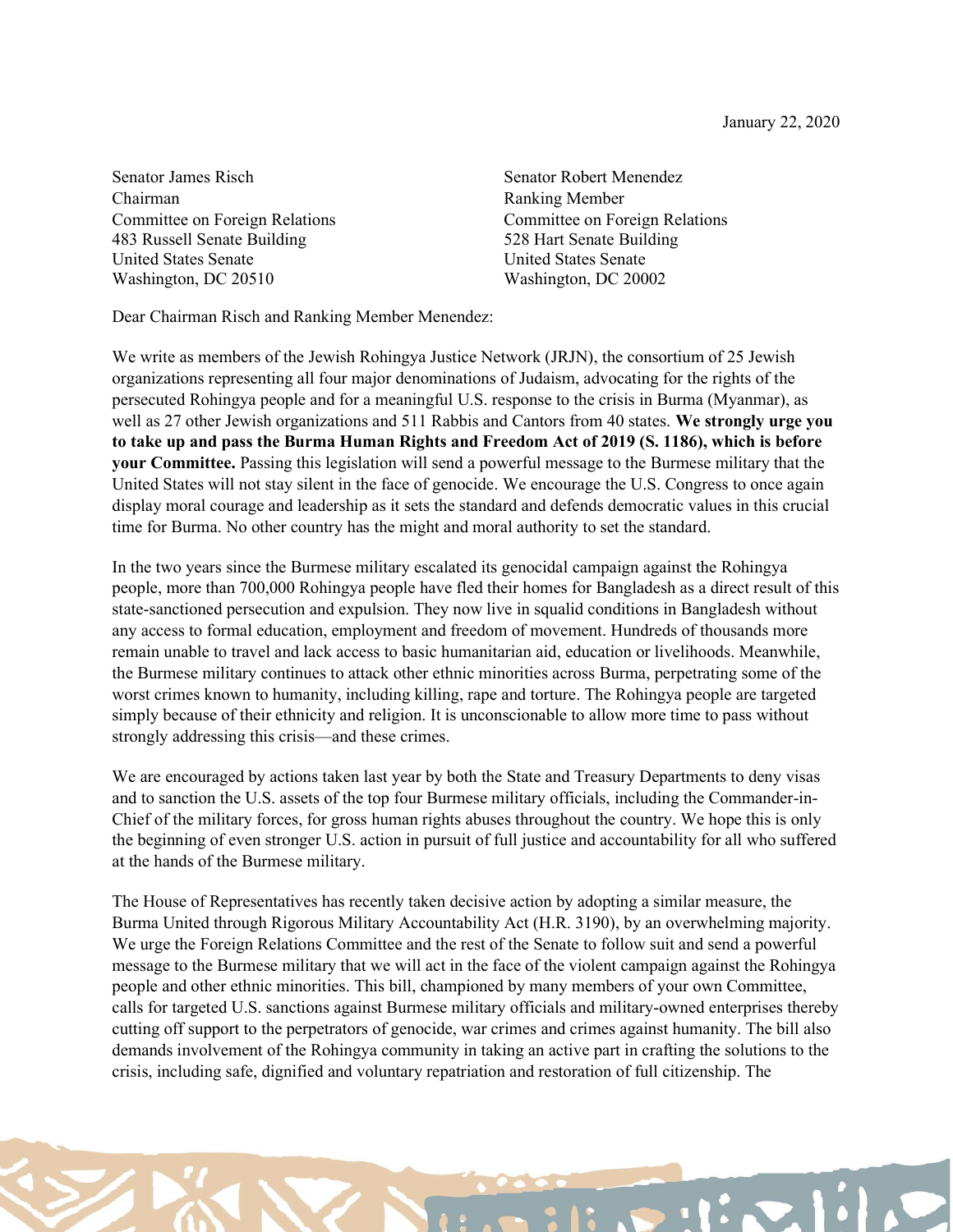legislation also authorizes crucial increases to humanitarian assistance for Rohingya refugees and calls for international justice mechanisms to ensure accountability for the victims of mass atrocities.

With the failure of the final conferenced version of the National Defense Authorization Act to include this crucial support for the Rohingya people, which would have been a significant step in the fight against impunity and seeking justice for the Rohingya and other victims of gross human rights abuses in Burma, we call on the Senate Foreign Relations Committee to prioritize S. 1186 and H.R. 3190 immediately.

The military is threatening the viability of Burma's nascent democracy. As Jews, we know all too well from our history the cost of silence from the global community in the face of ethnic and religious persecution. For us, the words "never again" compel us to stand with the Rohingya people and call on you, Chairman Risch and Ranking Member Menendez, to take immediate action to address the magnitude of these egregious human rights violations.

The survival of the Rohingya community is at stake. The rights of all ethnic and religious minorities in Burma are at stake. The Senate Foreign Relations Committee must act now by taking up and approving the Burma Human Rights and Freedom Act on an upcoming business meeting and subsequently ensuring its successful passage through the full Senate with all due haste.

Sincerely,

511 American Rabbis and Cantors and 52 American Jewish Organizations

#### Organizations:

American Jewish Committee\*

Anti-Defamation League\*

Association of Rabbis and Cantors\*

Buffalo Jewish Community Relations Council

Cantors Assembly\*

Carolina Jews for Justice

Carolina Jews for Justice - Greater Charlotte

Colorado Jewish Community Relations Council

Community Relations Council of the Columbia Jewish Federation

Community Relations Council, Jewish Federation of Greater Pittsburgh

Community Relations Council, United Jewish Federation of Tidewater

Congregation B'nai Yisrael, Armonk, New York

Foundation for Ethnic Understanding\*

Hebrew College\*

Indianapolis Jewish Community Relations Council\*

Jewish Alliance of Concern over Burma (JACOB)\*

Jewish Community Relations Council, Jewish Federation of Greater New Haven

Jewish Community Relations Council of Greater Boston

Jewish Community Relations Council of Greater Phoenix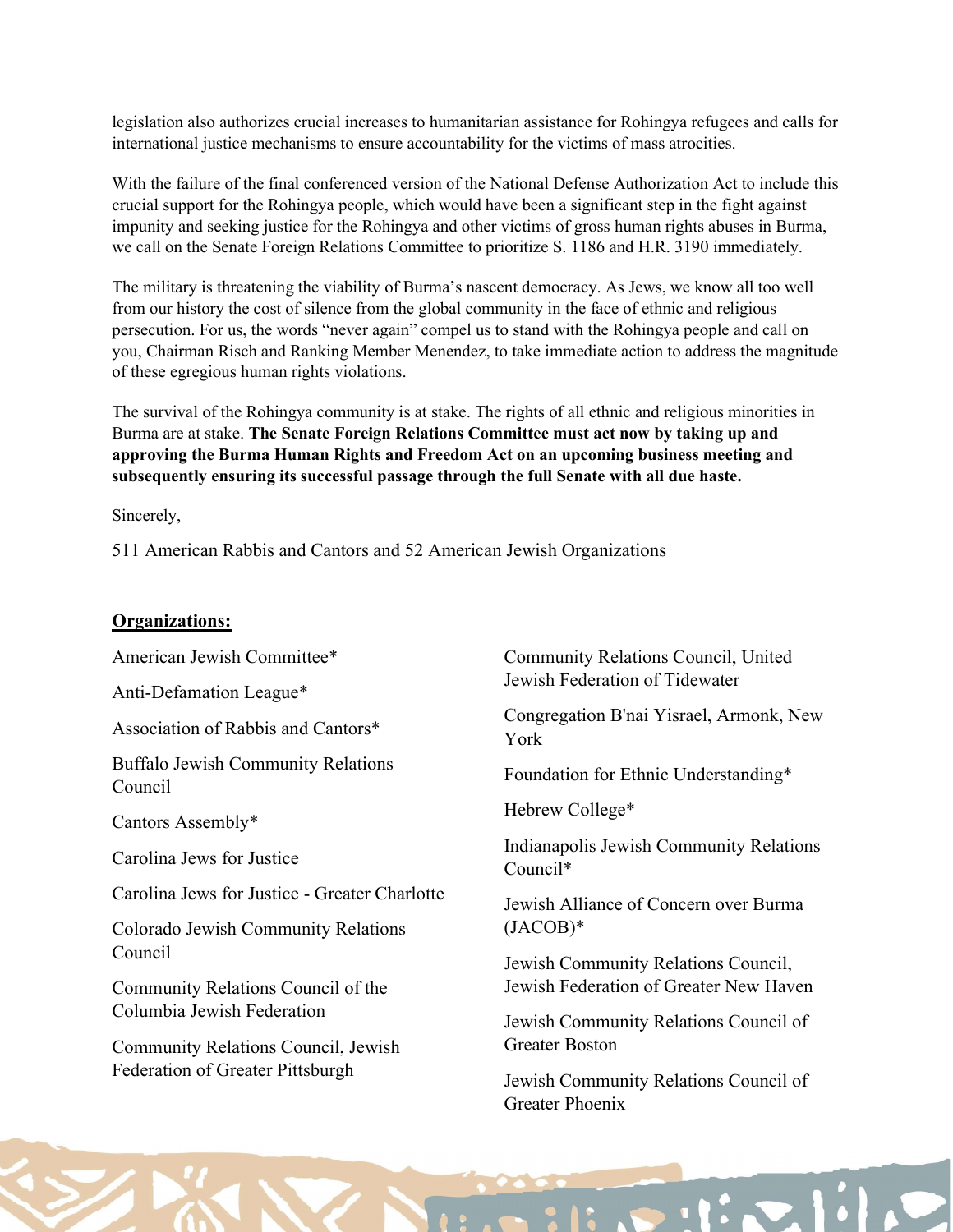Jewish Community Relations Council of New York\*

Jewish Community Relations Council of San Francisco, the Peninsula, Marin, Sonoma, Alameda, Contra Costa Counties

Jewish Community Relations Council of the Jewish Federation of Greater Charlotte

Jewish Community Relations Council of the Jewish Federation of Greater Rochester

Jewish Community Relations Council of the Milwaukee Jewish Federation

Jewish Community Relations Council, American Jewish Committee - Detroit

Jewish Council for Public Affairs\*

Jewish Federation and Jewish Foundation of Nashville and Middle Tennessee

Jewish Federation of Central Massachusetts

Jewish Federation of Charlotte

Jewish Federation of Chicago

Jewish Federation of Louisville

Jewish Labor Committee\*

Jewish World Watch\*

Ma'yan Tikvah, Wayland, Massachusetts

Never Again Coalition\*

Rabbinical Assembly\*

Rabbinical Council of America

Reconstructing Judaism\*

Reconstructionist Rabbinical Association\*

Religious Action Center of Reform Judaism\*

Sha'ar Communities, Fort Lee, New Jersey

St. Louis Jewish Community Relations Council

T'ruah: The Rabbinic Call for Human Rights\*

Temple Beth El, Charlotte, North Carolina

Temple Beth El, Jersey City, New Jersey

Temple Kol Tikvah, Davidson, North Carolina

The Muslim-Jewish Solidarity Committee\*

The New York Board of Rabbis\*

The Orthodox Union\*

The Shalom Center\*

The Union for Reform Judaism\*

Uri L'Tzedek\*

\*Indicates membership in the Jewish Rohingya Justice Network

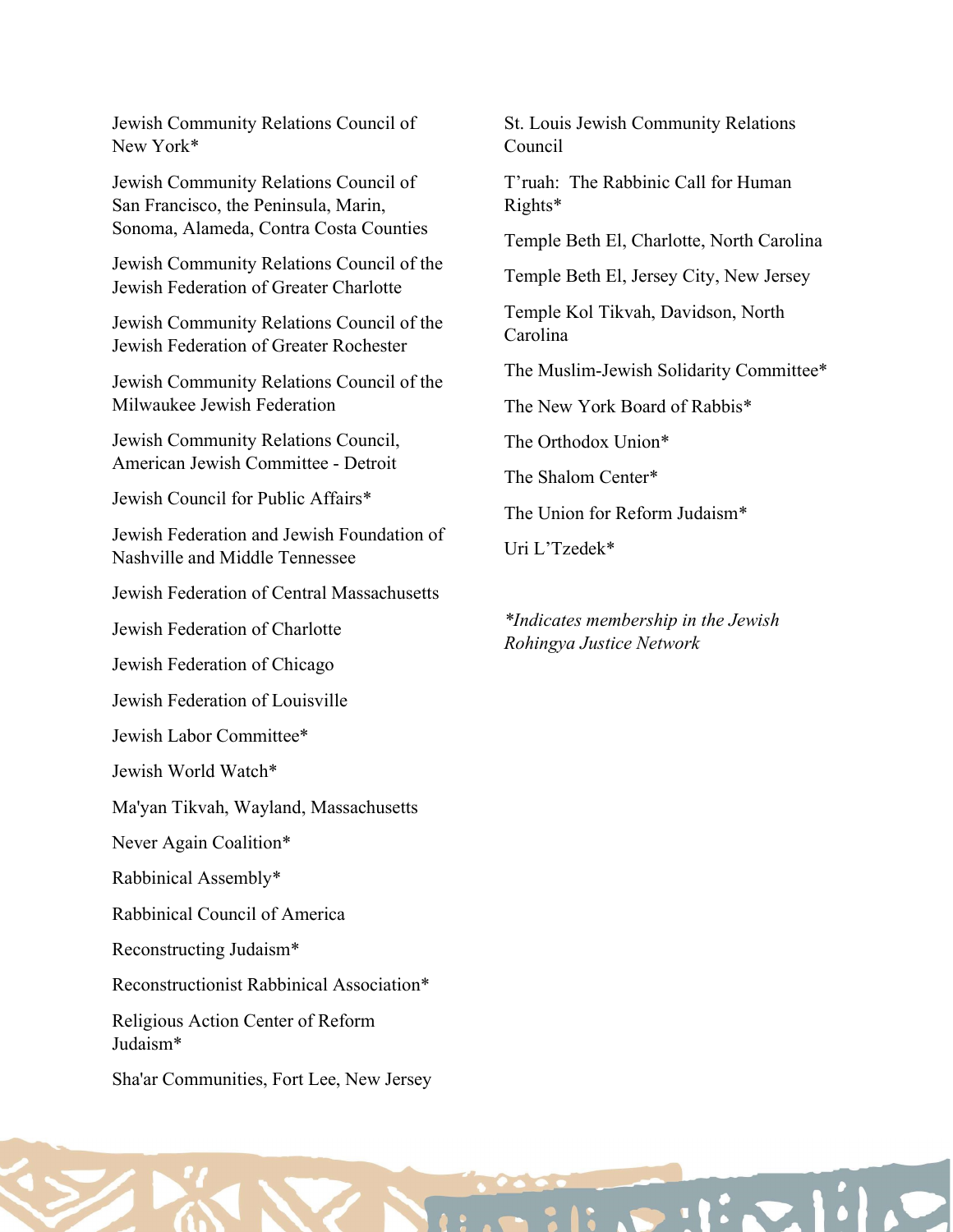Rabbis and Cantors: Rabbi Joel Abraham Scotch Plains, New Jersey

Rabbi Harvey Abramowitz Huntington, New York

Rabbi Laura Abrasley Newton, Massachusetts

Rabbi Ruth Abusch-Magder Atlanta, Georgia

Rabbi Martyn Adelberg Morton Grove, Illinois

Rabbi David Adelson New York, New York

Rabbi Sara Adler Ann Arbor, Michigan

Rabbi Sanford Akselrad Henderson, Nevada

Rabbi Mona Alfi Sacramento, California Rabbi Katy Allen Wayland, Massachusetts

Cantor Sheri Allen Ft. Worth, Texas

Rabbi Doug Alpert Kansas City, Missouri

Rabbi Thomas Alpert Franklin, Massachusetts

Cantor Dana Anesi White Plains, New York

Rabbi Camille Shira Angel San Francisco, California

Rabbi Batsheva Appel Tucson, Arizona

Rabbi Julia Appel Brookline, Massachusetts

Rabbi Teri Appleby Lincoln, Nebraska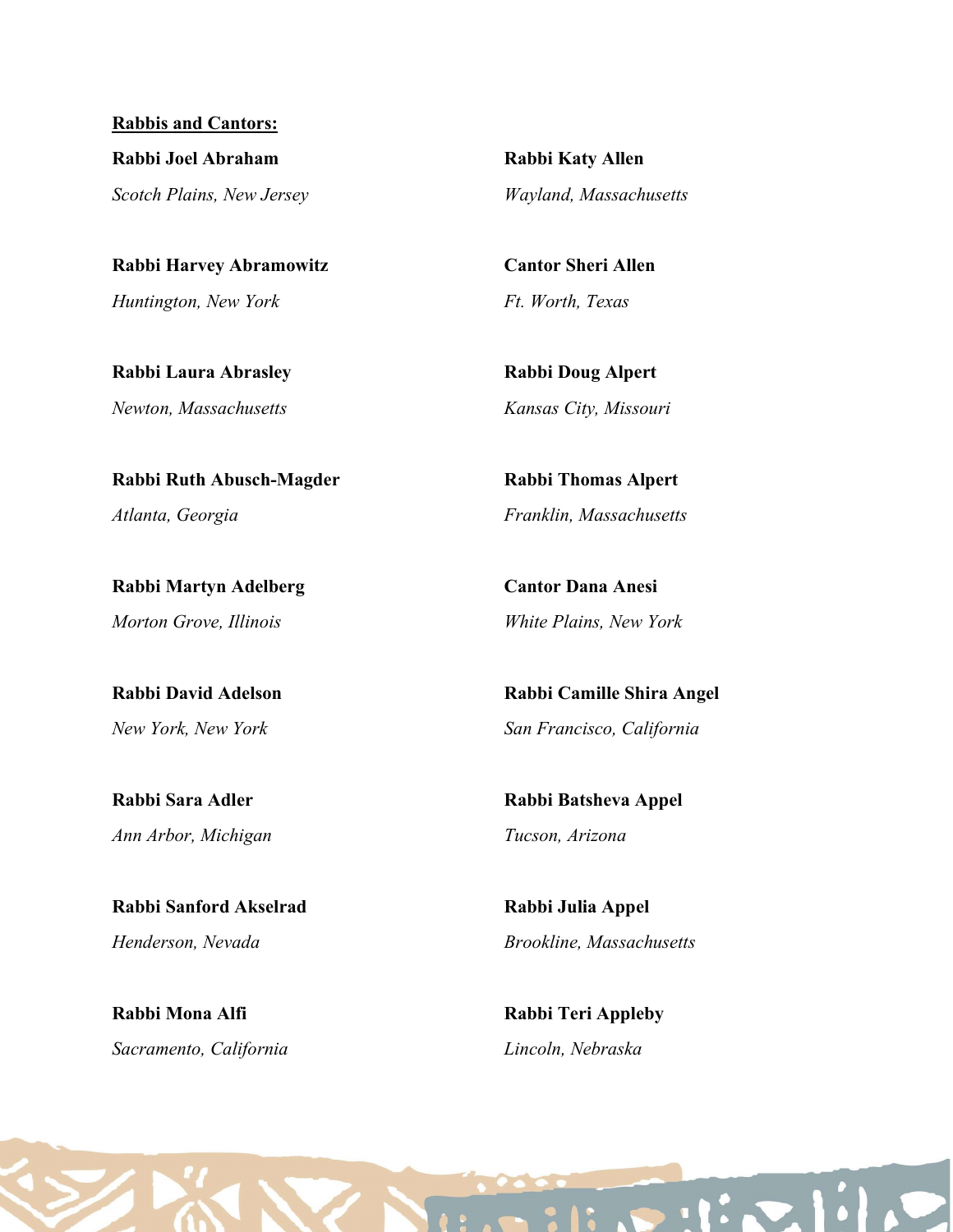Rabbi Stephen Arnold Hingham, Massachusetts

Cantor Marsha Attie Corte Madera, California

Rabbi Nicole Auerbach New York, New York

Rabbi Guy Austrian New York, New York

Rabbi Ari Averbach Thousand Oaks, California

Cantor Roslyn Barak San Rafael, California

Rabbi George Barnard Cincinnati, Ohio

Rabbi Benjamin Barnett Portland, Oregon

Rabbi Jessica Barolsky Milwaukee, Wisconsin

Rabbi RBO Bat-Or Los Angeles, California

Rabbi David Baum Boca Raton, Florida

Rabbi Shelley Kovar Becker New York, New York

Rabbi Anne Belford Houston, Texas

Rabbi Marc Belgrad Buffalo Grove, Illinois

Rabbi Lisa Bellows Glenview, Illinois

Rabbi Allen Bennett San Francisco, California

Rabbi Aaron Benson Port Jefferson Station, New York

Rabbi Aaron Bergman Farmington Hills, Michigan

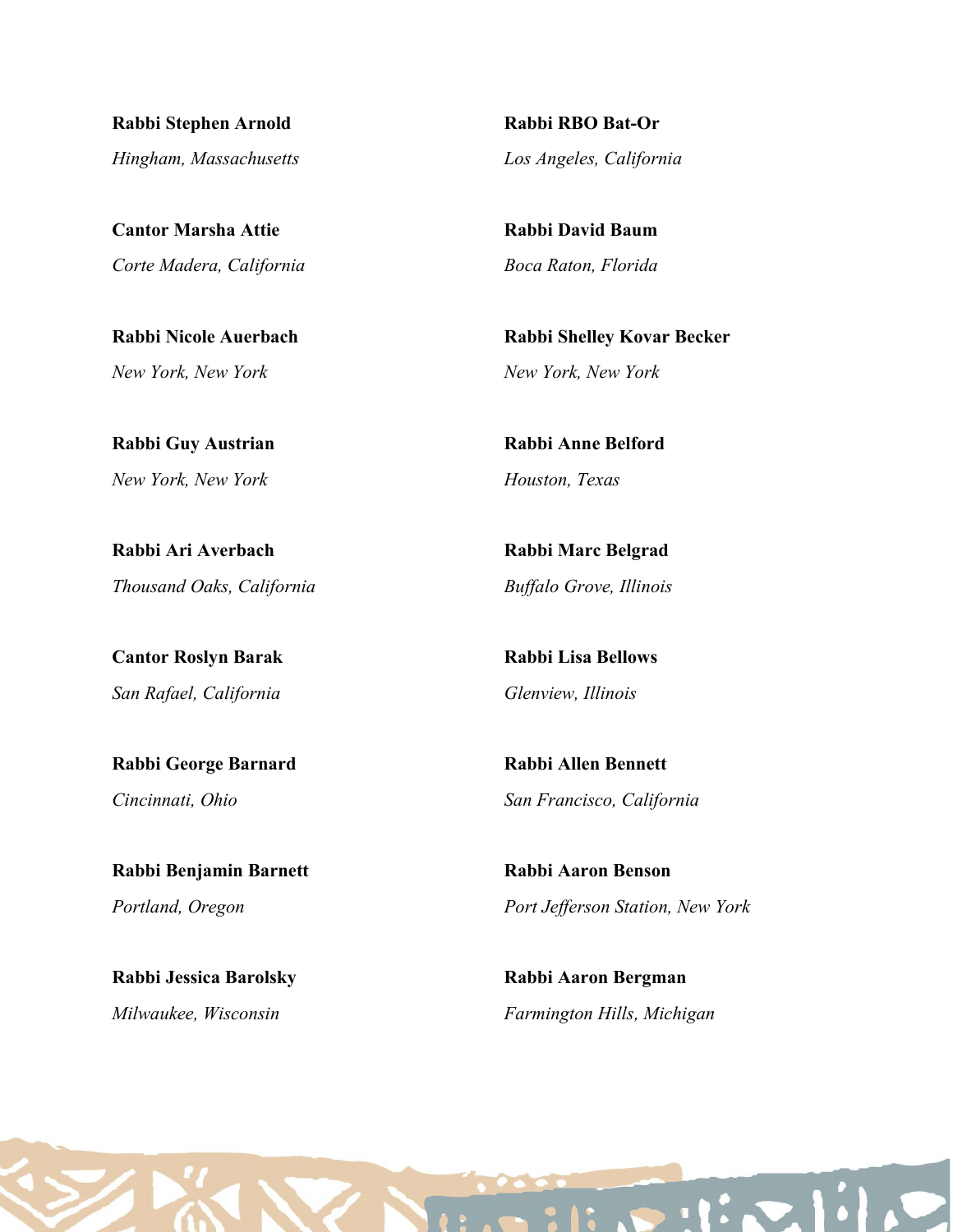Rabbi Marc Berkson Milwaukee, Wisconsin

Rabbi Donald Berlin Bethesda, Maryland

Rabbi Howard Berman Boston, Massachusetts

Rabbi Marjorie Berman Clarks Summit, Pennsylvania

Rabbi Phyllis Berman Philadelphia, Pennsylvania

Rabbi Binyamin Biber Silver Spring, Maryland

Rabbi Amy Bigman East Lansing, Michigan

Rabbi Yosef Blau New York, New York

Rabbi Neil Blumofe Austin, Texas

Rabbi Lisa Bock Westlake Village, California

Rabbi Jill Borodin Seattle, Washington

Rabbi Analia Bortz Sandy Springs, Georgia

Rabbi Erin Boxt Knoxville, Tennessee

Rabbi Rachael Bregman Brunswick, Georgia

Rabbi Gary Bretton-Granatoor Brooklyn, New York

Rabbi Deborah Brin Albuquerque, New Mexico

Rabbi Charles Briskin Newtown, Pennsylvania

Rabbi Colin Brodie Trumbull, Connecticut

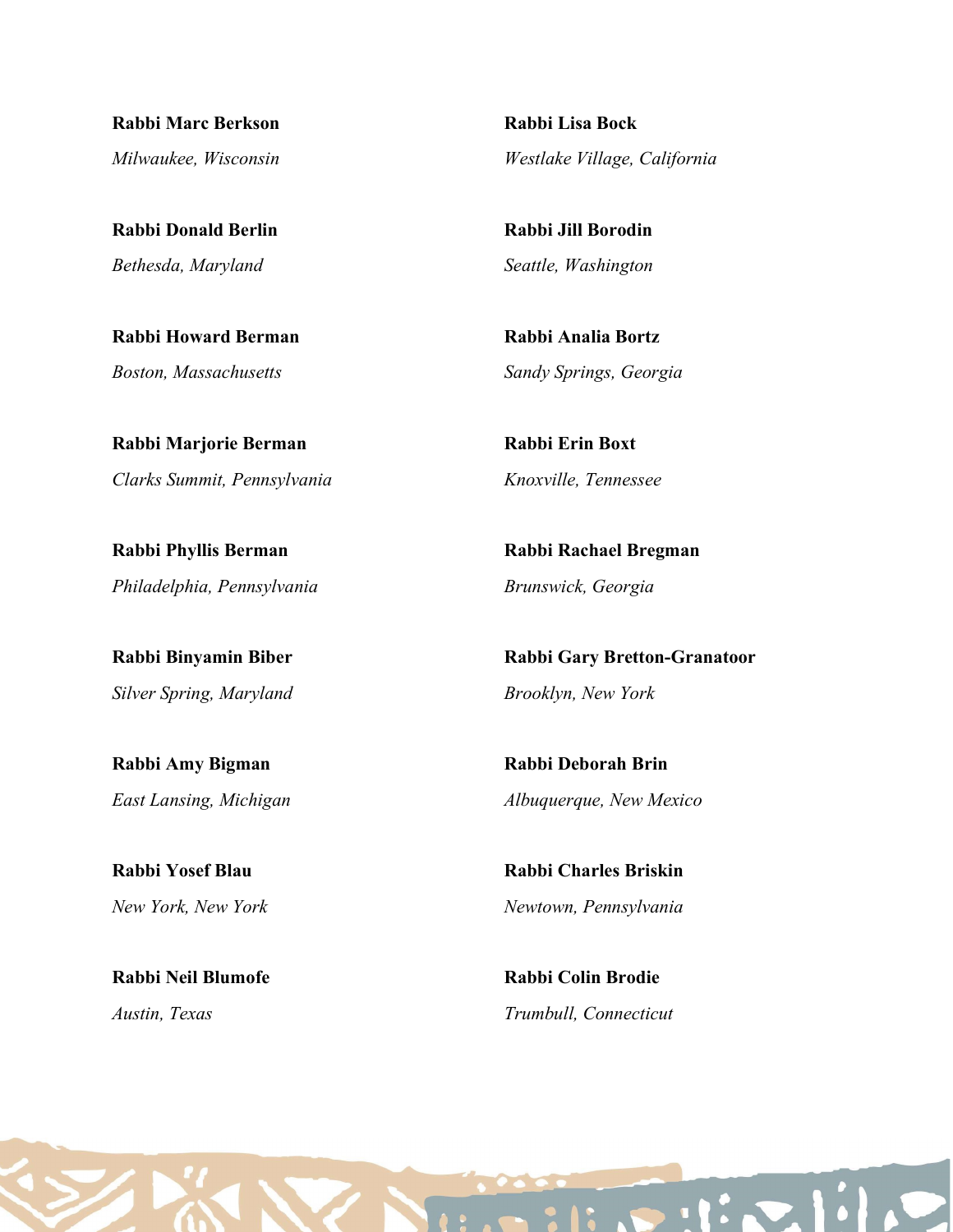Rabbi Daniel Bronstein Brooklyn, New York

Rabbi Deborah Bronstein Boulder, Colorado

Rabbi Jeff Brown Scarsdale, New York

Rabbi Rachel Brown Beachwood, Ohio

Cantor Shoshana Brown Fall River, Massachusetts

Rabbi Eliezer Buechler New York, New York

Rabbi Daniel Burg Baltimore, Maryland

Rabbi Melissa Buye-Witman New York, New York

Rabbi Meredith Cahn Petaluma, California

Rabbi Carol Caine Albany, California

Rabbi Jillian Cameron Salem, Massachusetts

Rabbi Debra Cantor Bloomfield, Connecticut

Rabbi Nina Cardin Baltimore, Maryland

Rabbi Reba Carmel Philadelphia, Pennsylvania

Rabbi Kenneth Carr Mansfield, Massachusetts

Rabbi Jonathan Case Columbia, South Carolina

Rabbi Joshua Chasan Portland, Maine

Rabbi Yafa Chase South Hadley, Massachusetts

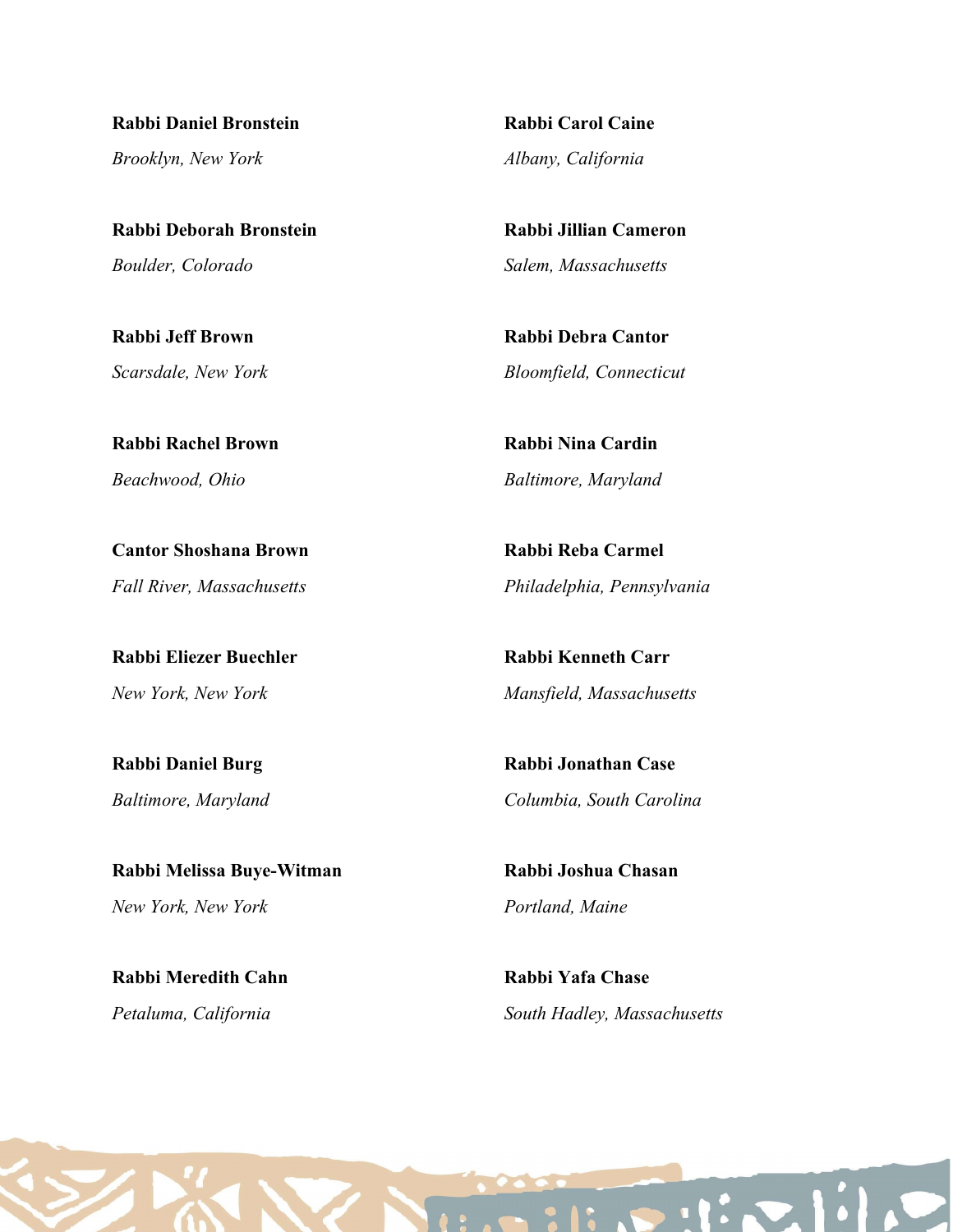Rabbi Aryeh Cohen Los Angeles, California

Rabbi Ayelet S. Cohen New York, New York

Rabbi Debrah Cohen Philadelphia, Pennsylvania

Rabbi Malcolm Cohen Las Vegas, Nevada

Cantor Melissa Cohen Indianapolis, Indiana

Rabbi Tamara Cohen Philadelphia, Pennsylvania

Rabbi Judy Cohen-Rosenberg Jericho, New York

Rabbi Hillel Cohn San Bernardino, California

Rabbi Karen Companez South Bend, Indiana

Rabbi Heidi Coretz Dallas, Texas

Rabbi Jill Cozen Harel San Francisco, California

Rabbi Menachem Creditor White Plains, New York

Rabbi Robin Damsky Durham, North Carolina

Rabbi Julie Danan Pleasantville, New York

Rabbi Faith Joy Dantowitz Millburn, New Jersey

Rabbi Beth D. Davidson Auburn, New Hampshire

Rabbi Jerome Davidson New York, New York

Rabbi Joshua Davidson New York, New York

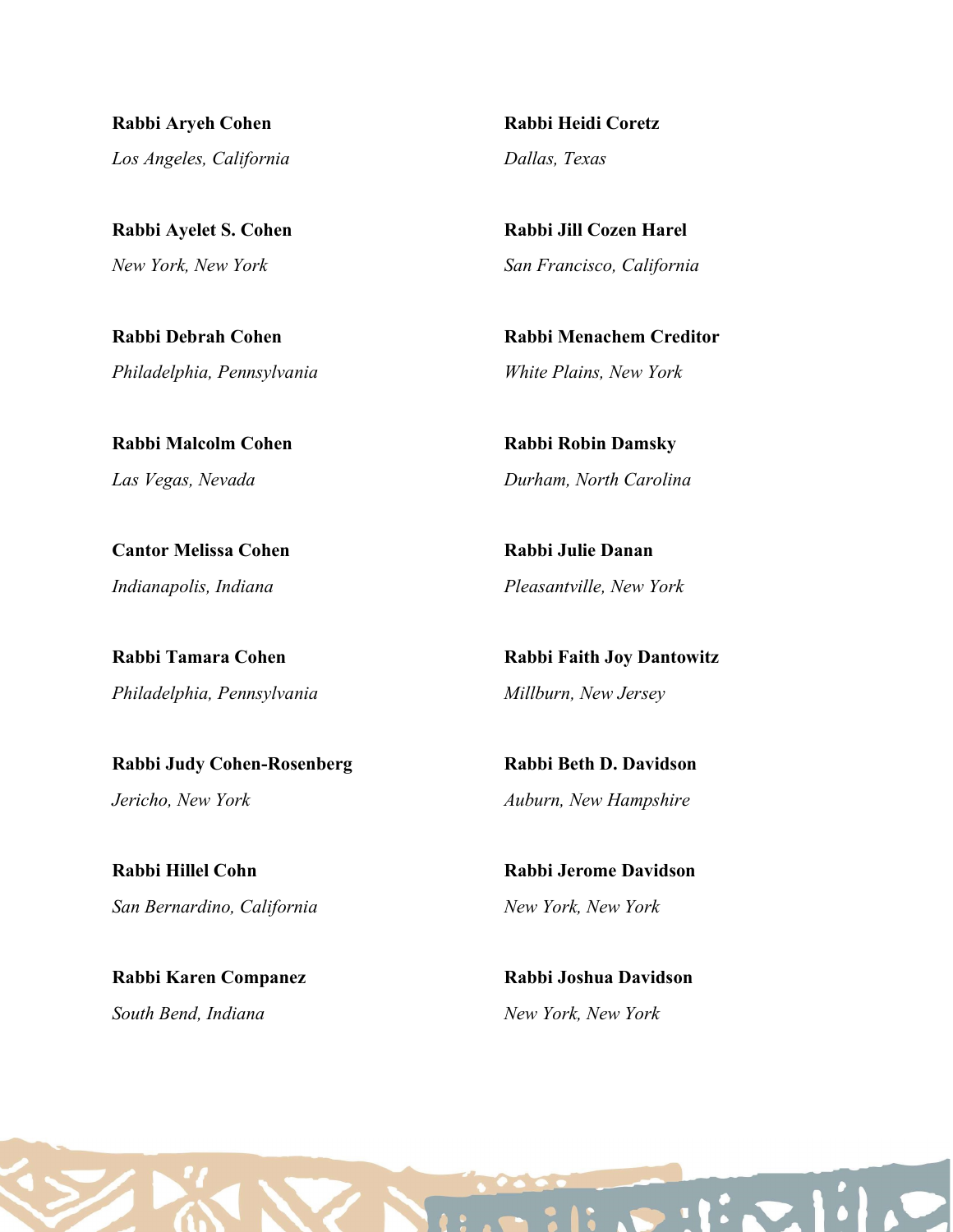Rabbi Shoshanah Devorah Ukiah, California

Rabbi Barry Dolinger Pawtucket, Rhode Island

Rabbi Ellen Dreyfus Homewood, Illinois

Rabbi Paula Drill Orangeburg, New York

Rabbi Aderet Drucker Bethesda, Maryland

Rabbi Elizabeth Dunsker Vancouver, Washington

Rabbi Shoshana Dworsky St. Paul, Minnesota

Rabbi David Eber Chicago, Illinois

Rabbi Renee Edelman Short Hills, New Jersey

Rabbi Amy Eilberg Los Altos, California

Rabbi Stephen Einstein Fountain Valley, California

Rabbi Serena Eisenberg San Francisco, California

Rabbi Michael Eisenstat Longboat Key, Florida

Rabbi Michael Eisenstein Cary, North Carolina

Rabbi Bruce Elder Highland Park, Illinois

Rabbi Diane Elliot El Sobrante, California

Rabbi Barat Ellman Brooklyn, New York

Rabbi Anthony Elman Los Angeles, California

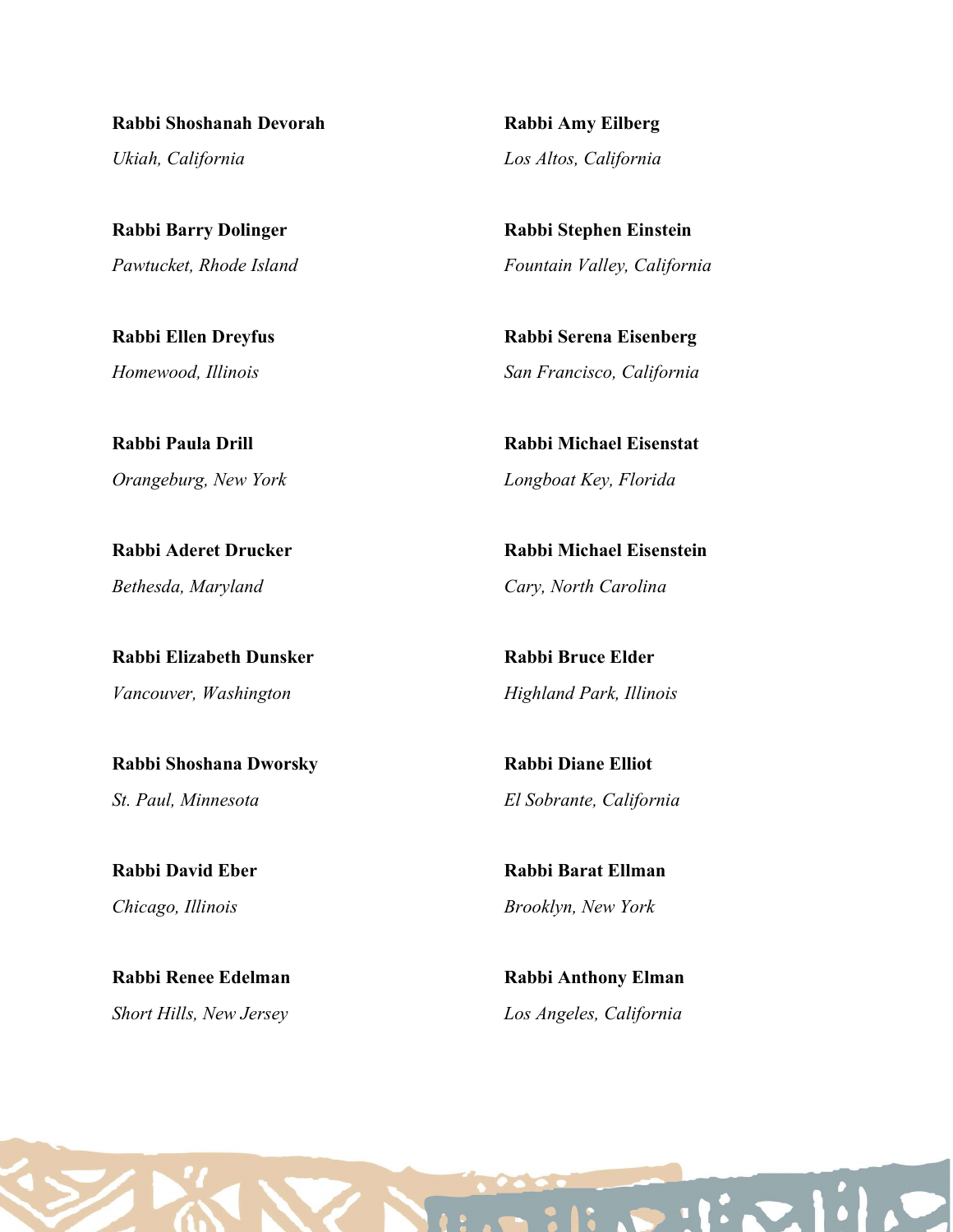Rabbi Richard Ettelson Murrieta, California

Rabbi Nathaniel Ezray Redwood City, California

Rabbi David Fainsilber Morristown, Vermont

Rabbi Susan Falk Brooklyn, New York

Dr. Joan Farber New York, New York

Rabbi Michael Farbman Orange, Connecticut

Rabbi Andrew Feig Los Angeles, California

Rabbi Michael Feinberg New York, New York

Rabbi Sam Feinsmith Evanston, Illinois

Rabbi Morley Feinstein Los Angeles, California

Rabbi Marla Feldman New York, New York

Rabbi P. Fenton Los Angeles, California

Rabbi Zev-Hayyim Feyer Pomona, California

Rabbi Avi Fine Seattle, Washington

Rabbi Jeremy Fineberg Closter, New Jersey

Rabbi Brian Fink New York, New York

Rabbi Adam Fisher Port Jefferson Station, New York

Rabbi Nancy Flam Northampton, Massachusetts

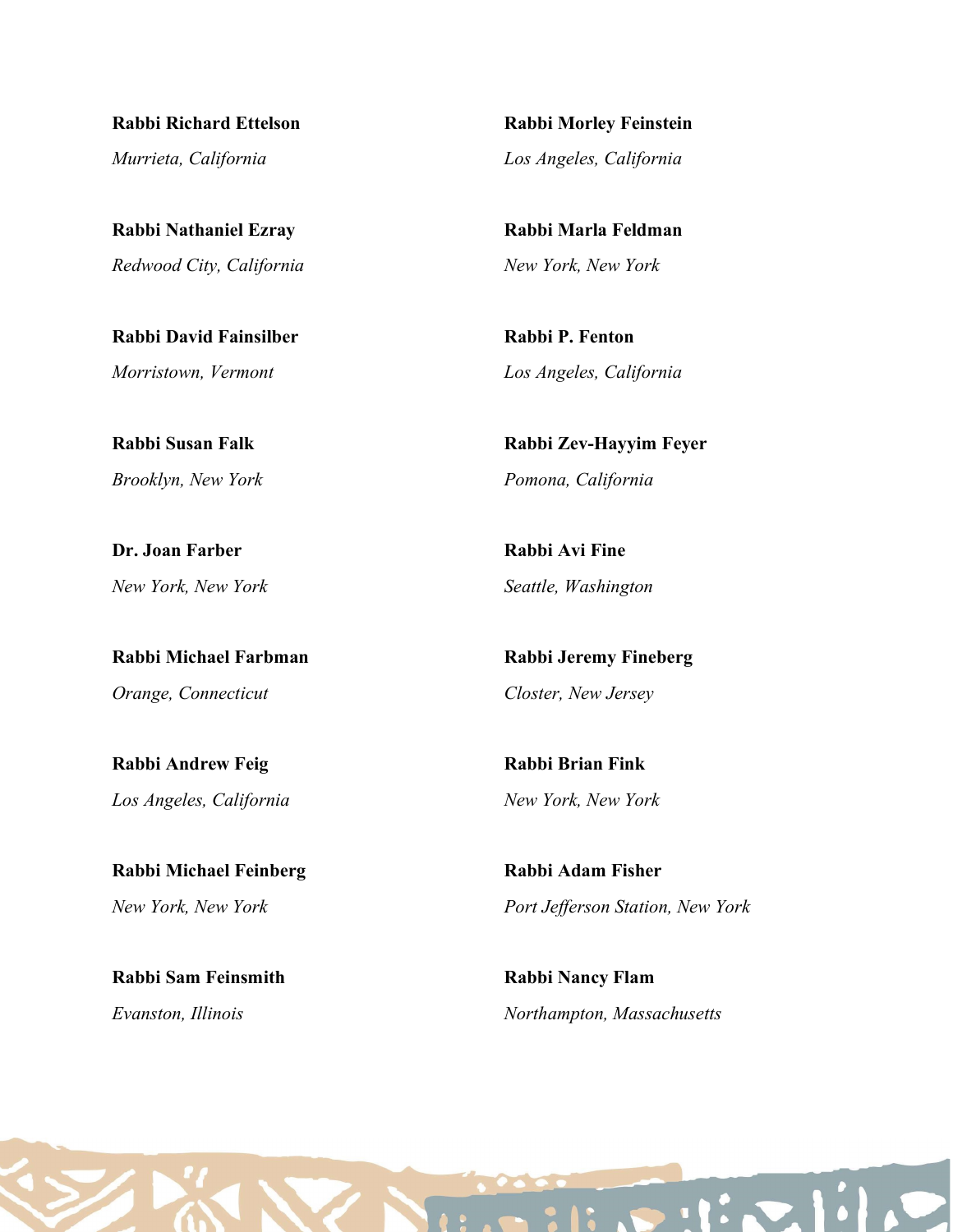Rabbi Jeff Foust Newton, Massachusetts

Rabbi Scott Fox Indianapolis, Indiana

Rabbi Alex Freedman Highland Park, Illinois

Rabbi Allen I. Freehling New Orleans, Louisiana

Rabbi Dayle Friedman Philadelphia, Pennsylvania

Rabbi Gerald Friedman Park Ridge, New Jersey

Rabbi John Friedman Durham, North Carolina

Rabbi Lev Friedman Waban, Massachusetts

Rabbi Matt Friedman Sacramento, California

Rabbi Elyse Frishman New York, New York

Rabbi Pam Frydman San Francisco, California

Rabbi Stephen Fuchs Sanibel, Florida

Rabbi Serena Fujita Somerville, Massachusetts

Rabbi Gordon Fuller Columbia, Maryland

Rabbi Capers Funnye Chicago, Illinois

Rabbi Aaron Gaber Newtown, Pennsylvania

Rabbi Jonah Geffen New York, New York

Rabbi David Gelfand New York, New York

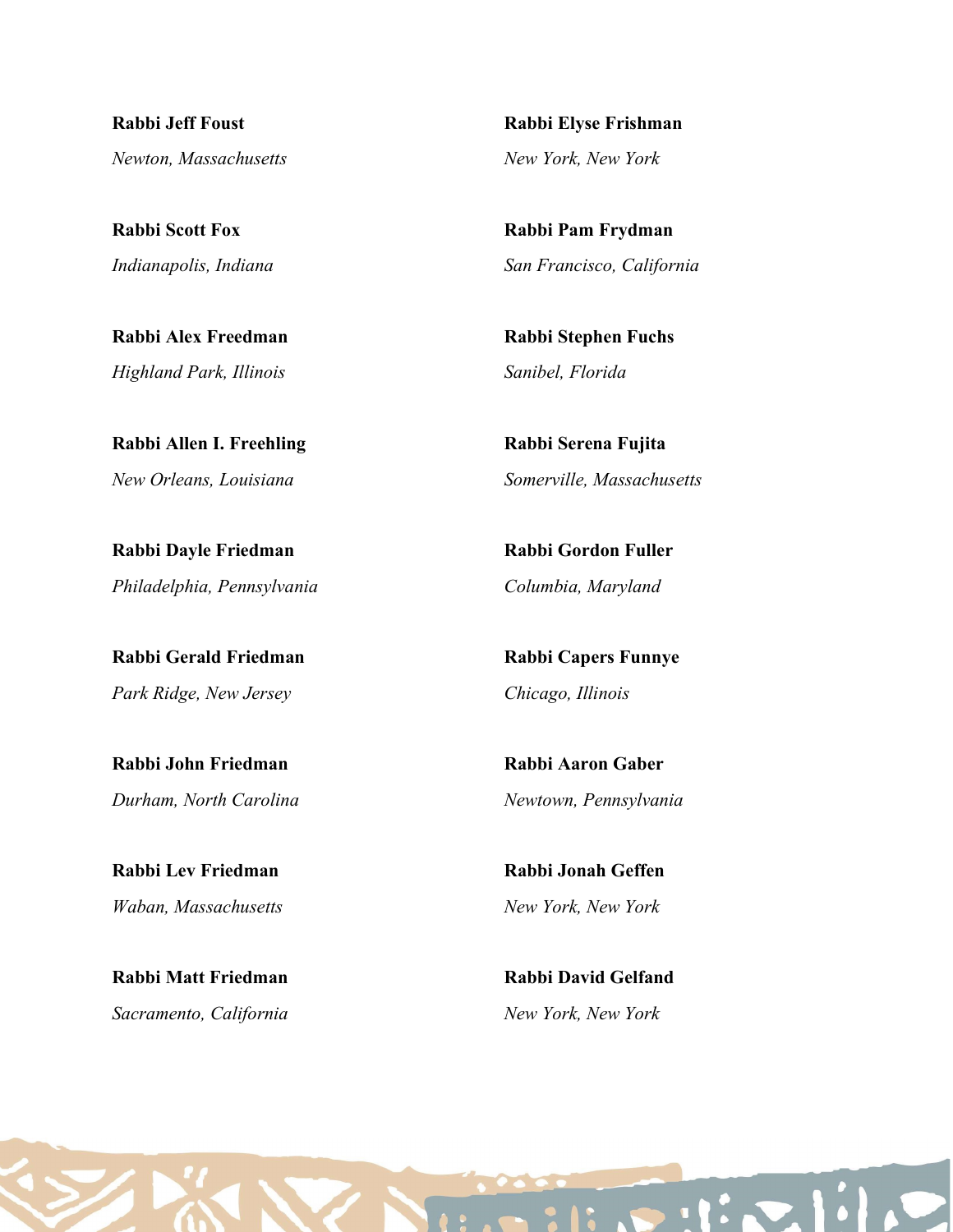Rabbi Jeremy Gerber Wallingford, Pennsylvania

Rabbi Jordie Gerson Greenwich, Connecticut

Rabbi Eliezer Gevirtz Bronx, New York

Rabbi Carol Glads Newton, Massachusetts

Rabbi Maya Glasser New Brunswick, New Jersey

Rabbi Miriyam Glazer Los Angeles, California

Cantor Vicky Glikin Dallas, Texas

Rabbi Arnold Gluck Hillsborough, New Jersey

Rabbi Neal Gold Natick, Massachusetts

Rabbi Rachel Goldenberg Jackson Heights, New York

Rabbi Rebekah Goldman Simsbury, Connecticut

Rabbi Megan GoldMarche Chicago, Illinois

Rabbi Howard Goldsmith Rye, New York

Rabbi Lynne Goldsmith Broomfield, Colorado

Rabbi Dr. Rafael Goldstein Miami, Florida

Rabbi Elizabeth Goldstein Vienna, Virginia

Rabbi Jeffrey Goldwasser East Greenwich, Rhode Island

Rabbi Felipe Goodman Las Vegas, Nevada

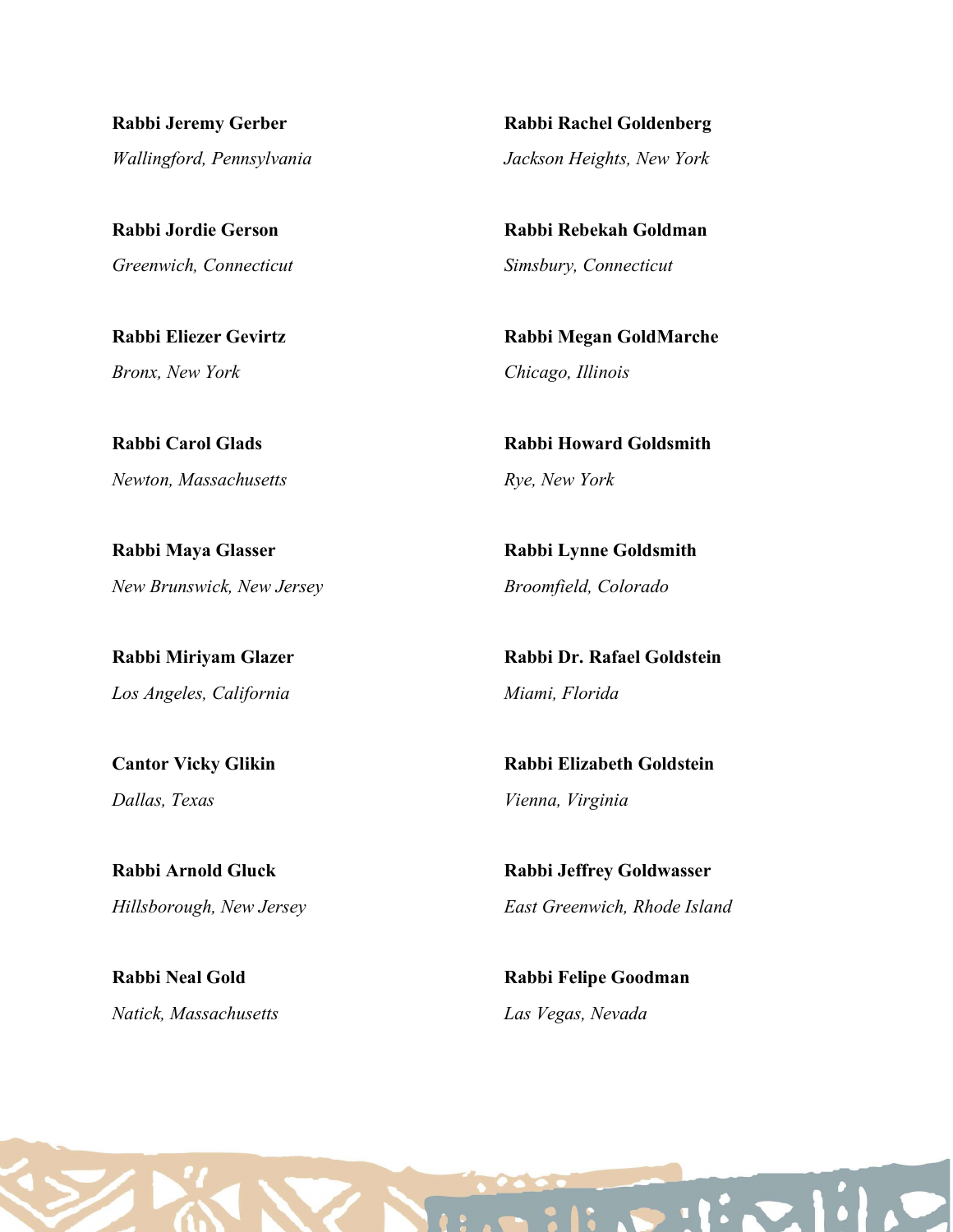Rabbi Sara Goodman Santa Monica, California

Rabbi Samuel Gordon Wilmette, Illinois

Rabbi Pamela Gottfried Atlanta, Georgia

Rabbi Lynn Gottlieb Berkeley, California

Rabbi Mel Gottlieb Los Angeles, California

Rabbi Lauren Grabelle Herrmann New York, New York

Rabbi Steven Graber Valley Stream, New York

Rabbi Rachel Grant Meyer Brooklyn, New York

Rabbi Arthur Green Newton, Massachusetts

Rabbi C. Michelle Greenberg Falls Church, Virginia

Rabbi David Greenstein Montclair, New Jersey

Rabbi David Greenstein Montclair, New Jersey

Rabbi Suzanne Griffel Chicago, Illinois

Rabbi Amy Grossblatt Pessah Boca Raton, Florida

Rabbi Marc Gruber Rockville Centre, New York

Rabbi Stephen Grundfast Akron, Ohio

Rabbi Rachel Gurevitz Westborough, Massachusetts

Rabbi Kimberly H. Cohen Dallas, Texas

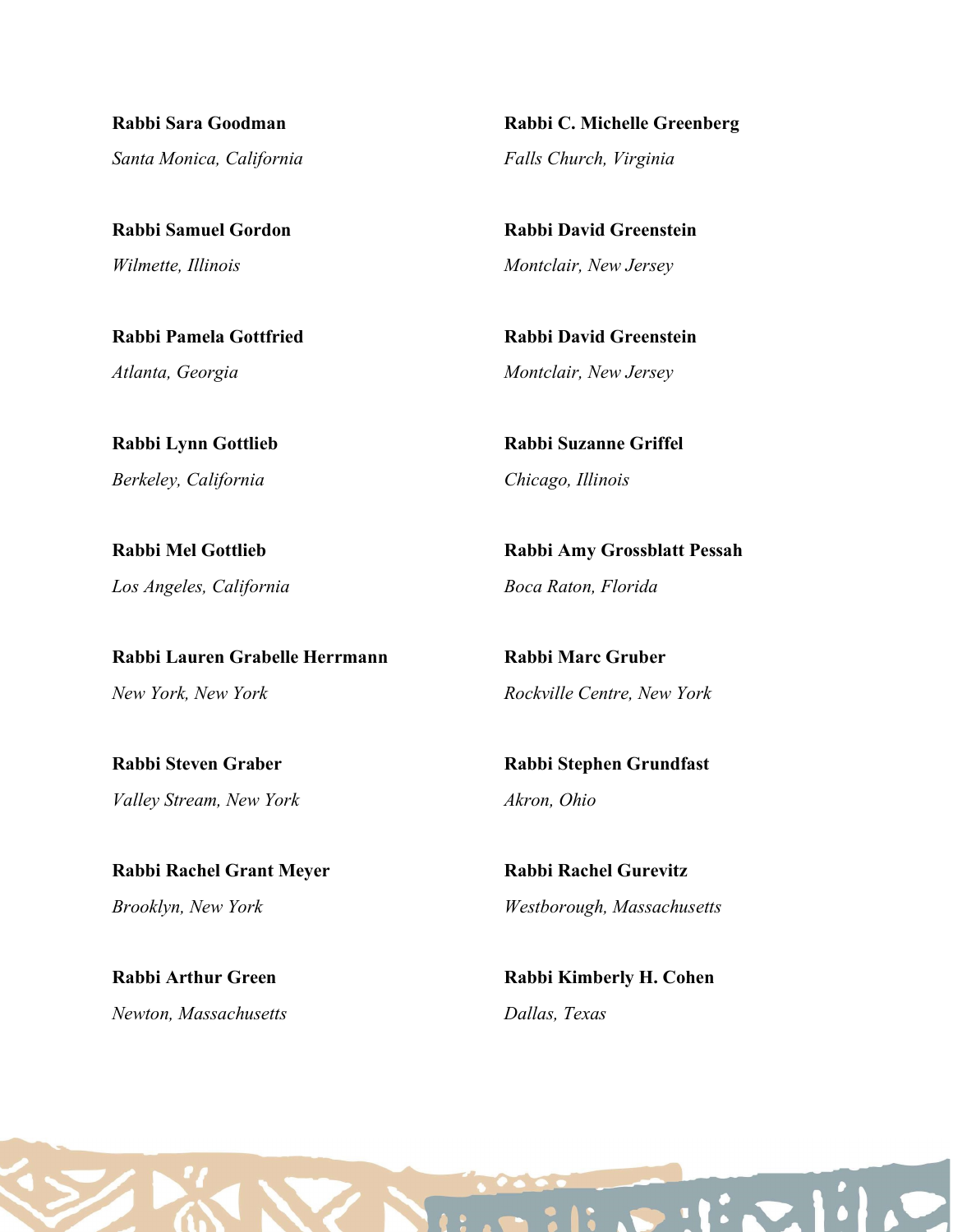Rabbi Joshua Hammerman Stamford, Connecticut

Rabbi Richard Hammerman Caldwell, New Jersey

Rabbi Laura Harari Laguna Woods, California

Rabbi Maurice Harris Glenside, Pennsylvania

Rabbi Michael Harvey Battle Ground, Indiana

Rabbi Jill Hausman New York, New York

Rabbi Abraham Havivi Los Angeles, California

Rabbi Sidney Helbraun Northbrook, Illinois

Rabbi Shai Held White Plains, New York Rabbi Lauren Henderson Chicago, Illinois

Rabbi Sharyn Henry Pittsburgh, Pennsylvania

Rabbi Floyd Herman Baltimore, Maryland

Rabbi Erin Hirsh Glenside, Pennsylvania

Rabbi Maury Hoberman West Chester, Pennsylvania

Rabbi Dr. Lawrence Hoffman New York, New York

Rabbi Linda Holtzman Philadelphia, Pennsylvania

Rabbi Daniel Horwitz Houston, Texas

Rabbi Mark Hurvitz New York, New York

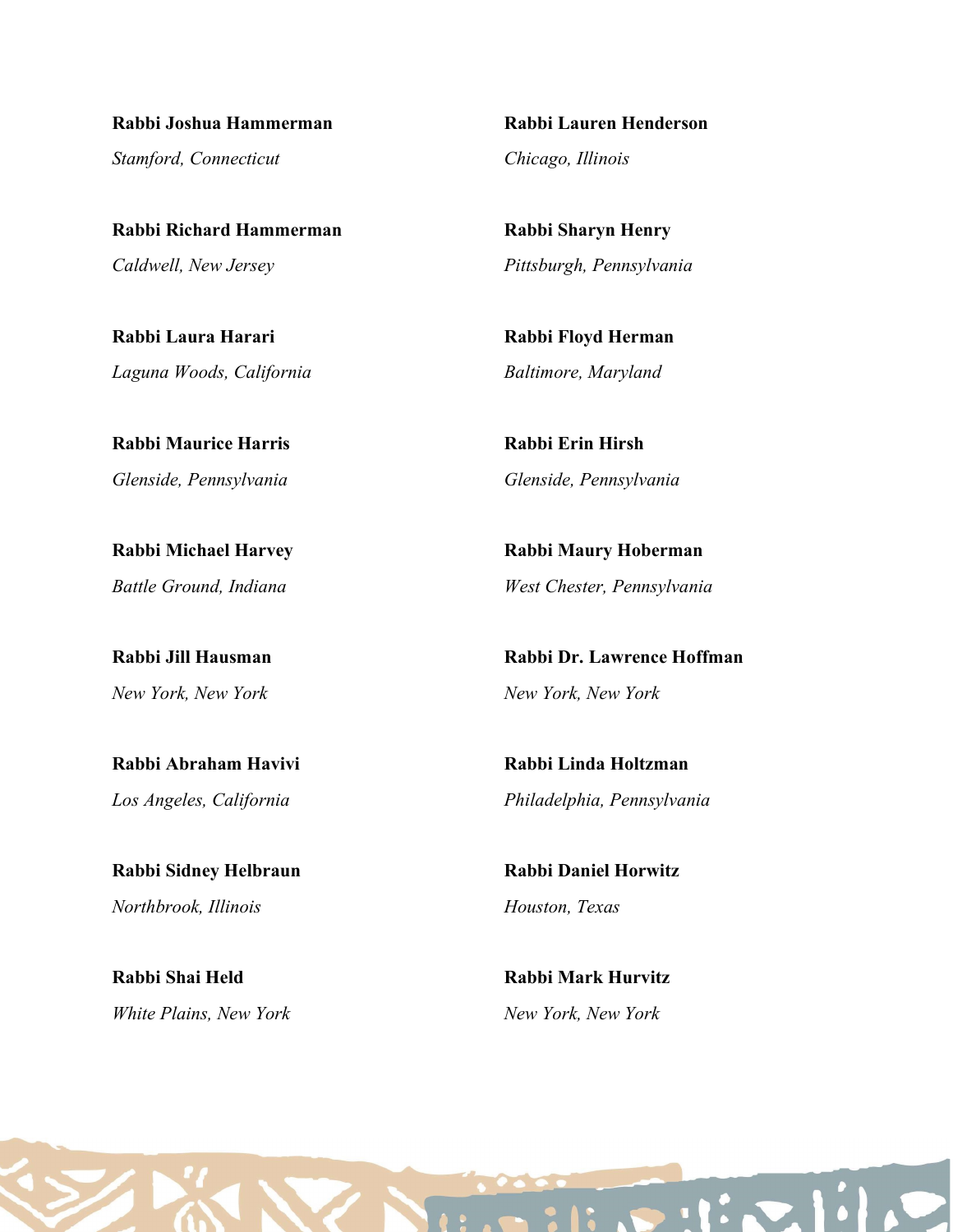Rabbi Daniel Isaak Portland, Oregon

Rabbi Alan Iser Wynnewood, Pennsylvania

Rabbi Debbie Israel Watsonville, California

Rabbi Lisa Izes Irvington, New York

Rabbi Burt Jacobson El Sobrante, California

Rabbi Devorah Jacobson Hadley, Massachusetts

Rabbi Daria Jacobs-Velde Silver Spring, Maryland

Rabbi Josh Jacobs-Velde Silver Spring, Maryland

Rabbi Jennifer Jaech Peekskill, New York

Rabbi Bruce Kadden Tacoma, Washington

Rabbi Randy Kafka Stoughton, Massachusetts

Rabbi Bruce E. Kahn Chevy Chase, Maryland

Rabbi Rachel Kahn-Troster Teaneck, New Jersey

Rabbi Beth Kalisch Gladwyne, Pennsylvania

Rabbi Elana Kanter Phoenix, Arizona

Rabbi Raphael Kanter New Bedford, Massachusetts

Rabbi Tracy Kaplowitz Huntington, New York

Rabbi Juliana Karol New York, New York

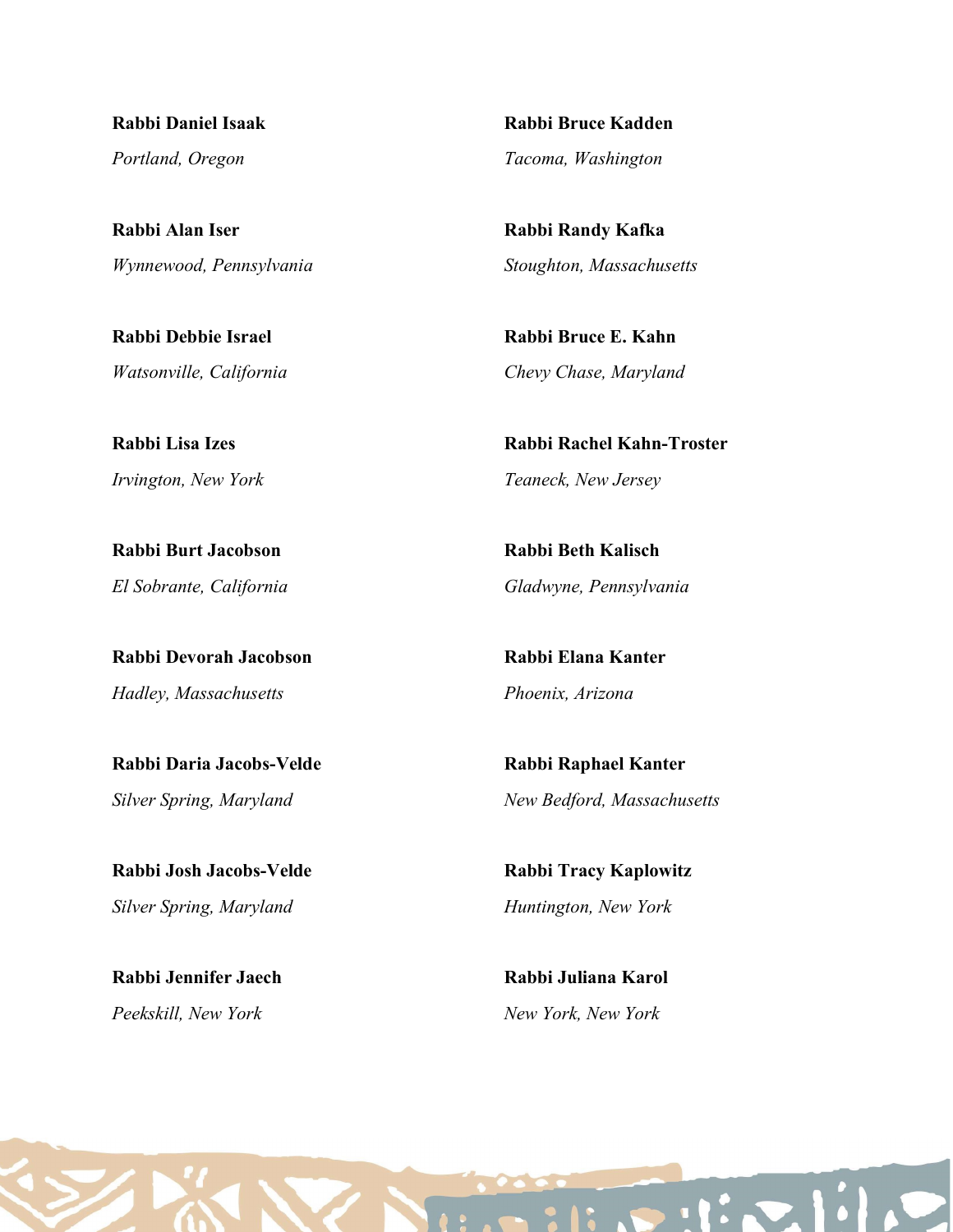Rabbi Peter Kasdan Longboat Key, Florida

Rabbi Alan Katz Pittsford, New York

Rabbi Amy Katz Longmeadow, Massachusetts

Rabbi Marc Katz Bloomfield, New Jersey

Rabbi Neal Katz Tyler, Texas

Rabbi Rory Katz Baltimore, Maryland

Rabbi Hillel Katzir Fort Collins, Colorado

Rabbi Neal Kaunfer New York City, New York

Rabbi Stuart Kelman Berkeley, California

Rabbi Peg Kershenbaum New City, New York

Cantor Rebecca Khitrik Sharon, Massachusetts

Rabbi Mark W. Kiel Suffern, New York

Rabbi Rena Kieval Albany, New York

Cantor Lisa Kipen-Hershenson Boston, Massachusetts

Rabbi Paul Kipnes Calabasas, California

Rabbi Daniel Kirzane Oak Park, Illinois

Rabbi Dusty Klass Charlotte, North Carolina

Rabbi David Klatzker Long Beach, California

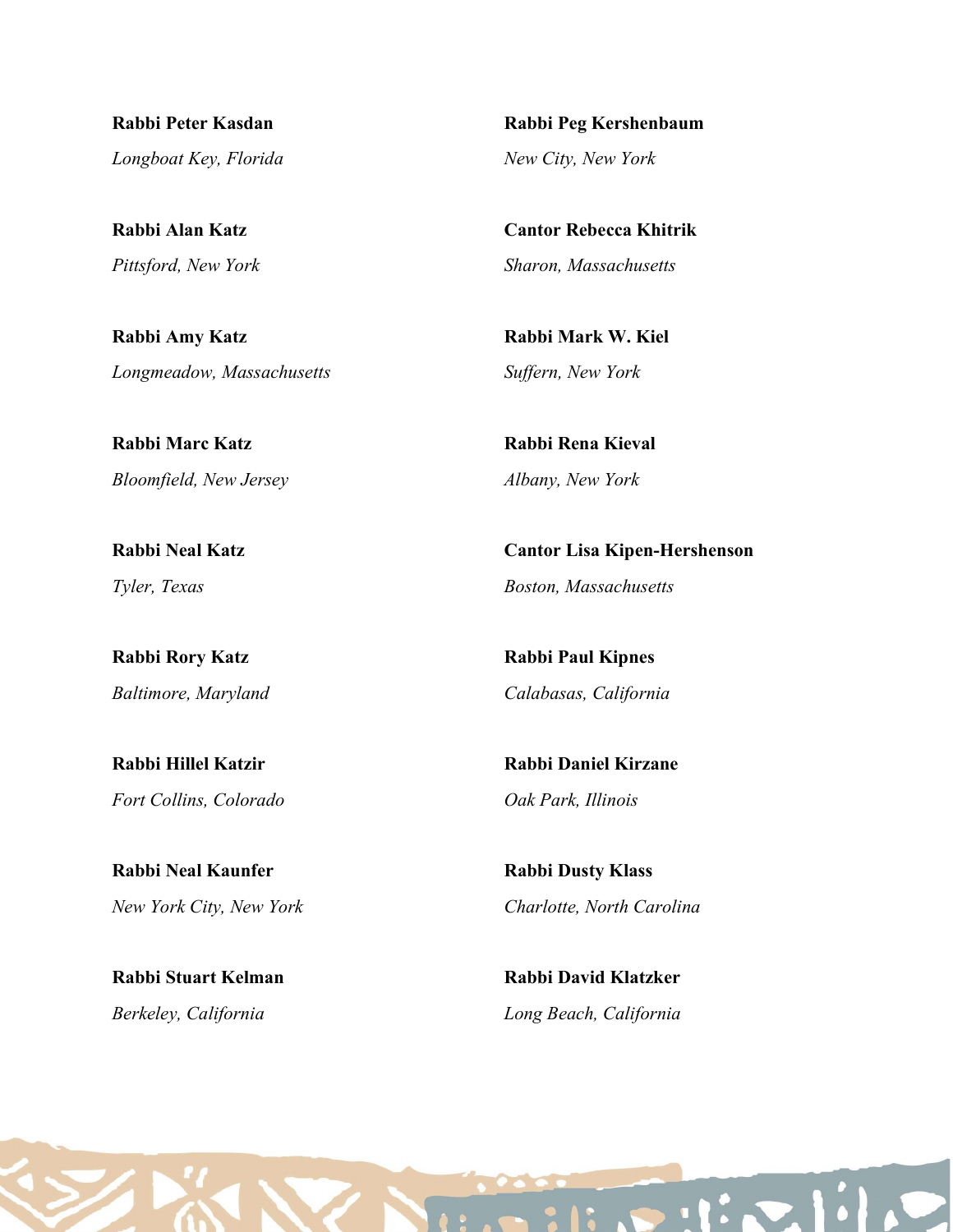Rabbi Jason Klein Minneapolis, Minnesota

Rabbi Sharon Kleinbaum New York, New York

Rabbi Adam Kligfeld Los Angeles, California

Rabbi Michael Knopf Richmond, Virginia

Rabbi Jonathan Kohn Elgin, Illinois

Cantor Kim Komrad Reisterstown, Maryland

Rabbi Jamie Korngold Boulder, Colorado

Rabbi Audrey Korotkin Duncansville, Pennsylvania

Rabbi Riqi Kosovske Northampton, Massachusetts Rabbi Ilyse Kramer Columbia, Maryland

Rabbi Michael Kramer Hockessin, Delaware

Rabbi Brett Krichiver Indianapolis, Indiana

Rabbi Jeremy Kridel Ellicott City, Maryland

Rabbi Aaron Kriegel Tarzana, California

Rabbi Charles Kroloff Westfield, New Jersey

Rabbi Elliot Kukla Oakland, California

Rabbi Joshua Kullock Nashville, Tennessee

Rabbi Jonathan Kupetz Claremont, California

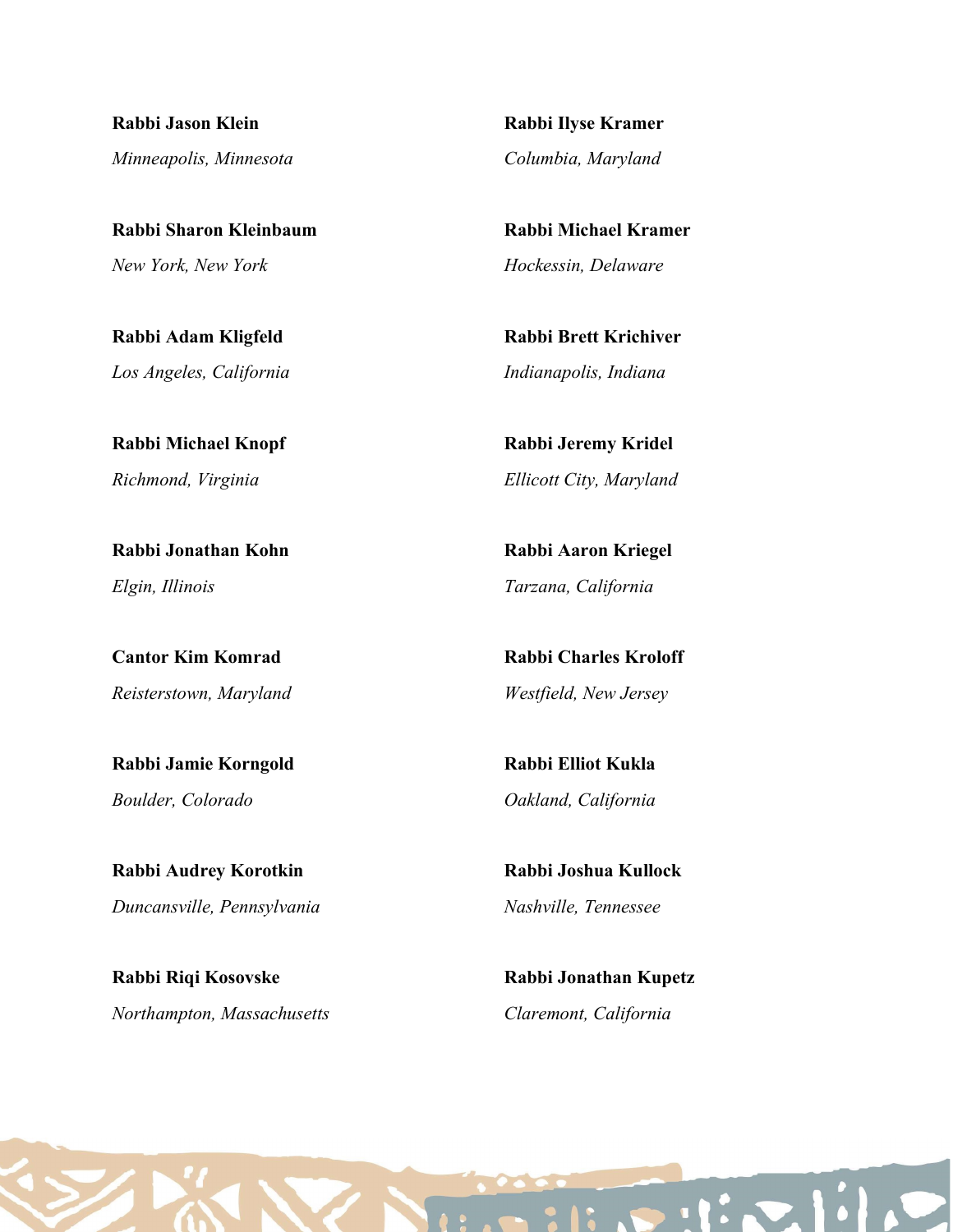Rabbi Gail Labovitz Los Angeles, California

Rabbi Enid Lader Cleveland, Ohio

Rabbi Susan Laemmle Los Angeles, California

Rabbi Hannah Laner Portland, Oregon

Rabbi Alan LaPayover Philadelphia, Pennsylvania

Rabbi Talia Laster Cambridge, Massachusetts

Rabbi Michael Adam Latz Minneapolis, Minnesota

Rabbi David Lazar Palm Springs, California

Rabbi James Lebeau Lowell, Massachusetts

Rabbi Darah Lerner Bangor, Maine

Rabbi David Lerner Lexington, Massachusetts

Rabbi Joshua Lesser Atlanta, Georgia

Rabbi Sarra Lev Philadelphia, Pennsylvania

Rabbi Peter Levi Aliso Viejo, California

Rabbi Navah Levine Providence, Rhode Island

Rabbi Benjamin Levy Monroe Township, New Jersey

Rabbi Mel Libman Honolulu, Hawaii

Rabbi Mordechai Liebling Philadelphia, Pennsylvania

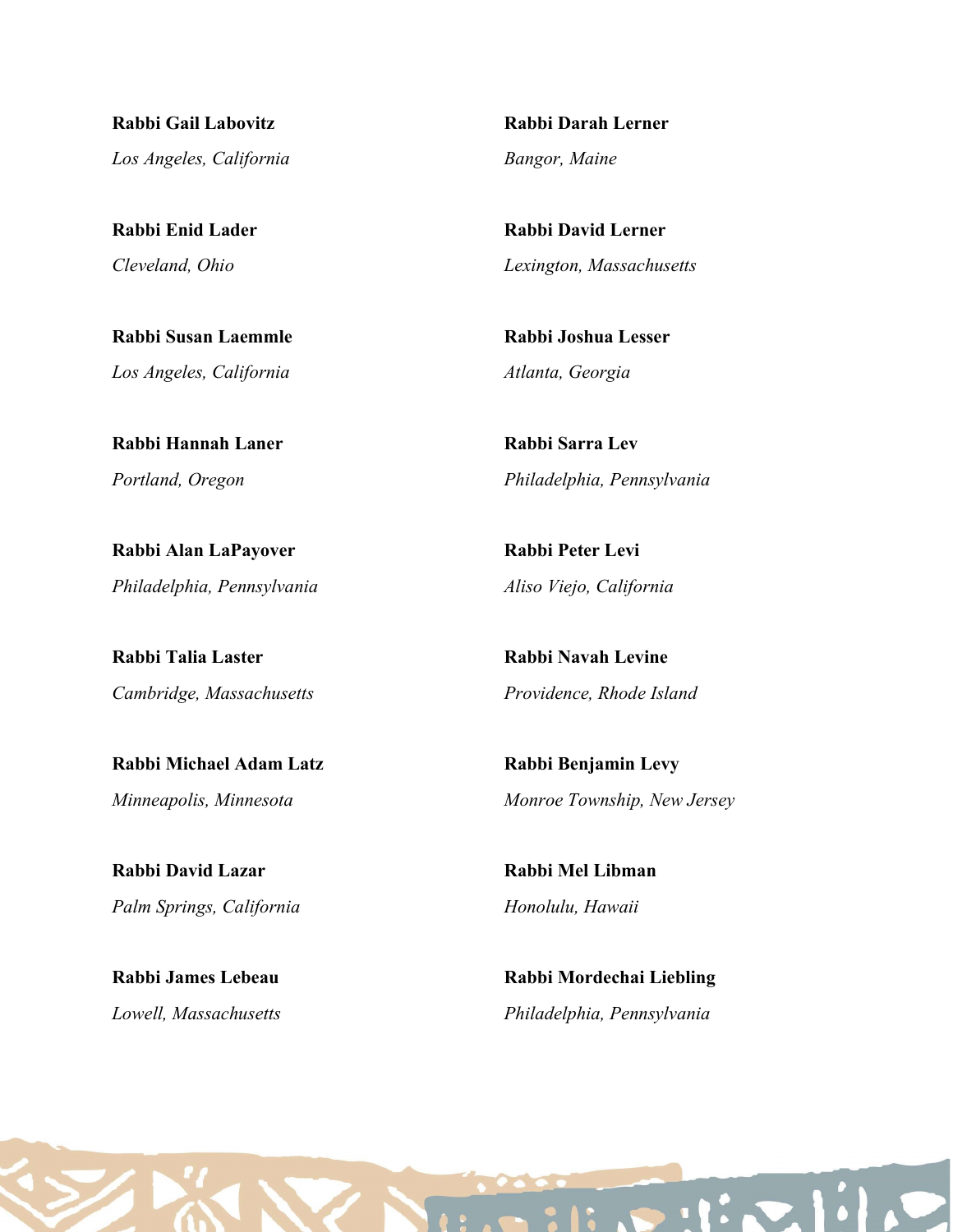Rabbi Dennis Linson Aliso Viejo, California

Cantor David Lipp Louisville, Kentucky

Rabbi Ellen Lippmann Brooklyn, New York

Cantor Rachael Littman Norwalk, Connecticut

Rabbi Alan Litwak N. Miami Beach, Florida

Rabbi Neal Loevinger Poughkeepsie, New York

Rabbi Ari Lorge New York, New York

Rabbi Jessica Lott Chicago, Illinois

Rabbi Akiba Lubow Springfield, New Jersey

Rabbi Sarah Mack Providence, Rhode Island

Rabbi Rabbi Mackler Nashville, Tennessee

Rabbi Harry Manhoff Berkeley, California

Rabbi Sanford Marcus Columbia, South Carolina

Rabbi Marc Margolius New York, New York

Rabbi Daniel Marmorstein Miami, Florida

Rabbi Nathan Martin Philadephia, Pennsylvania

Rabbi Simeon Maslin Philadelphia, Pennsylvania

Rabbi José Rolando Matalon New York, New York

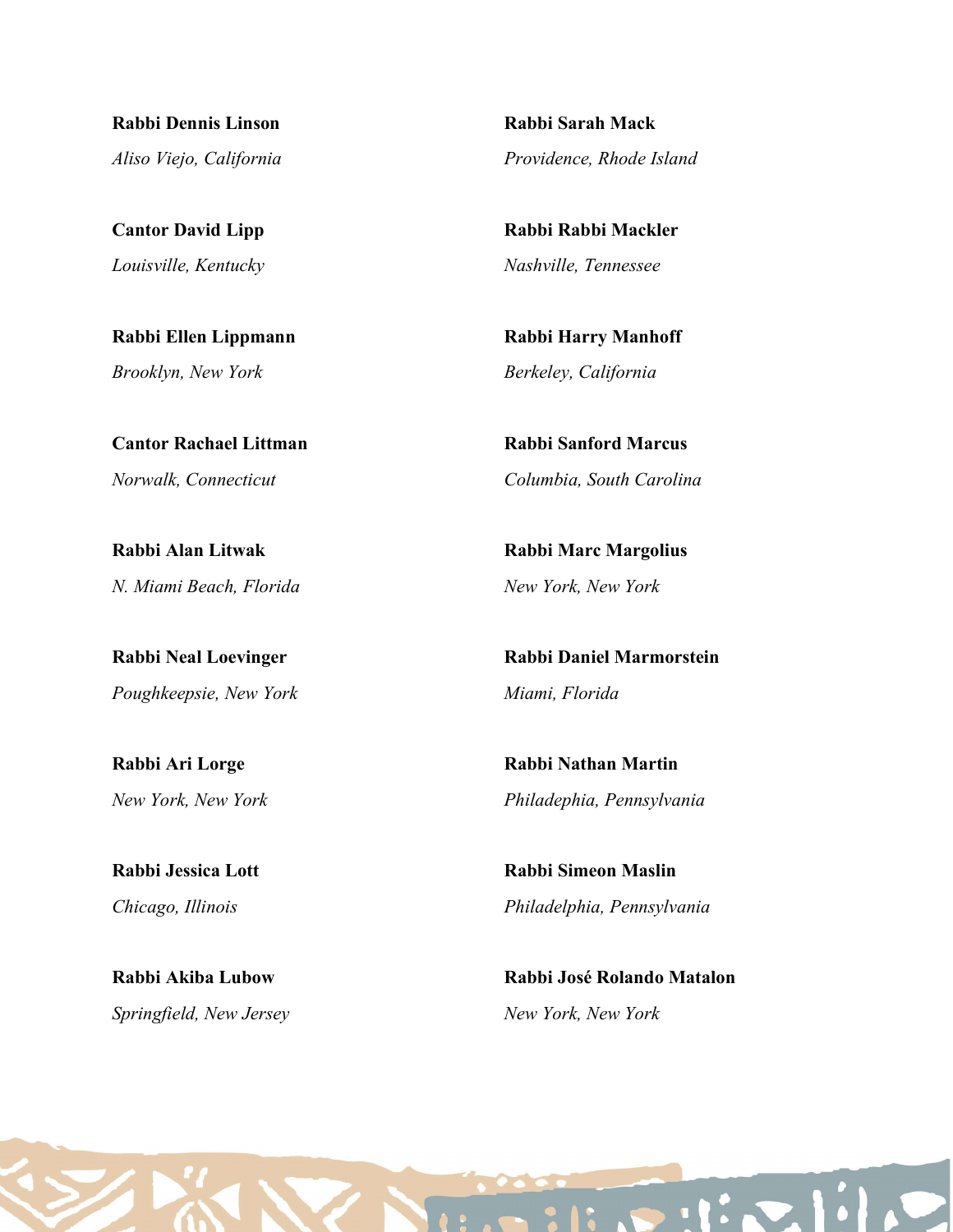Rabbi Ralph Mecklenburger Fort Worth, Texas

Rabbi Batsheva Meiri Asheville, North Carolina

Rabbi Michael Mellen New York, New York

Rabbi Joseph Meszler Sharon, Massachusetts

Rabbi Brian Michelson Reading, Pennsylvania

Rabbi Avis Miller Chevy Chase, Maryland

Rabbi Clifford Miller Caldwell, New Jersey

Rabbi Josh Minkin Brooklyn, New York

Rabbi Sydney Mintz San Francisco, California

Rabbi Michelle Missaghieh Los Angeles, California

Rabbi Nina Mizrahi Northbrook, Illinois

Rabbi Larry Moldo Cheyenne, Wyoming

Rabbi Jack Moline Alexandria, Virginia

Rabbi Steven Morgen Houston, Texas

Rabbi Sarah Mulhern Bronx, New York

Rabbi Robon Nafshi Concord, New Hampshire

Rabbi MJ Newman Greenwich, Connecticut

Rabbi Robert Nosanchuk Cleveland, Ohio

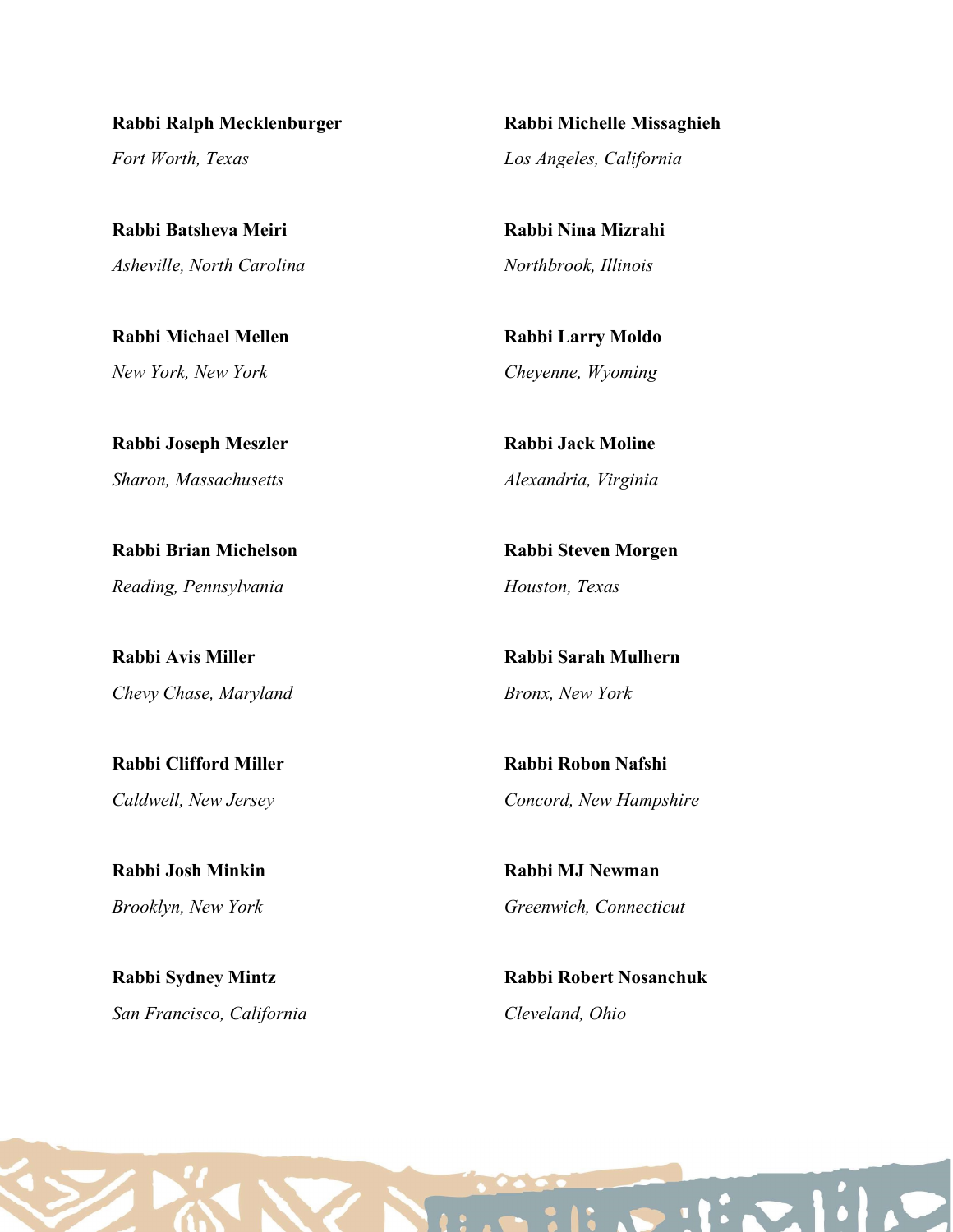Rabbi Suzanne Offit Newton, Massachusetts

Rabbi Debra Orenstein Teaneck, New Jersey

Rabbi Saul Oresky Greenbelt, Maryland

Rabbi Lee Paskind Teaneck, New Jersey

Rabbi Salem Pearce New York, New York

Rabbi Barbara Penzner Boston, Massachusetts

Rabbi Jill Perlman Moraga, California

Rabbi Stacy Petersohn Fremont, California

Rabbi Richard Plavin Manchester, Connecticut Rabbi Louis Polisson Wayland, Massachusetts

Rabbi Elaine Pollack Watertown, Massachusetts

Rabbi Michael Pont Marlboro, New Jersey

Rabbi Eve Posen Portland, Oregon

Rabbi Philip M. Posner Santa Cruz, California

Rabbi Sally Priesand Asbury Park, New Jersey

Rabbi Amy Rader Delray Beach, Florida

Rabbi Michael Ramberg Elkins Park, Pennsylvania

Rabbi Joshua Ratner Woodbridge, Connecticut

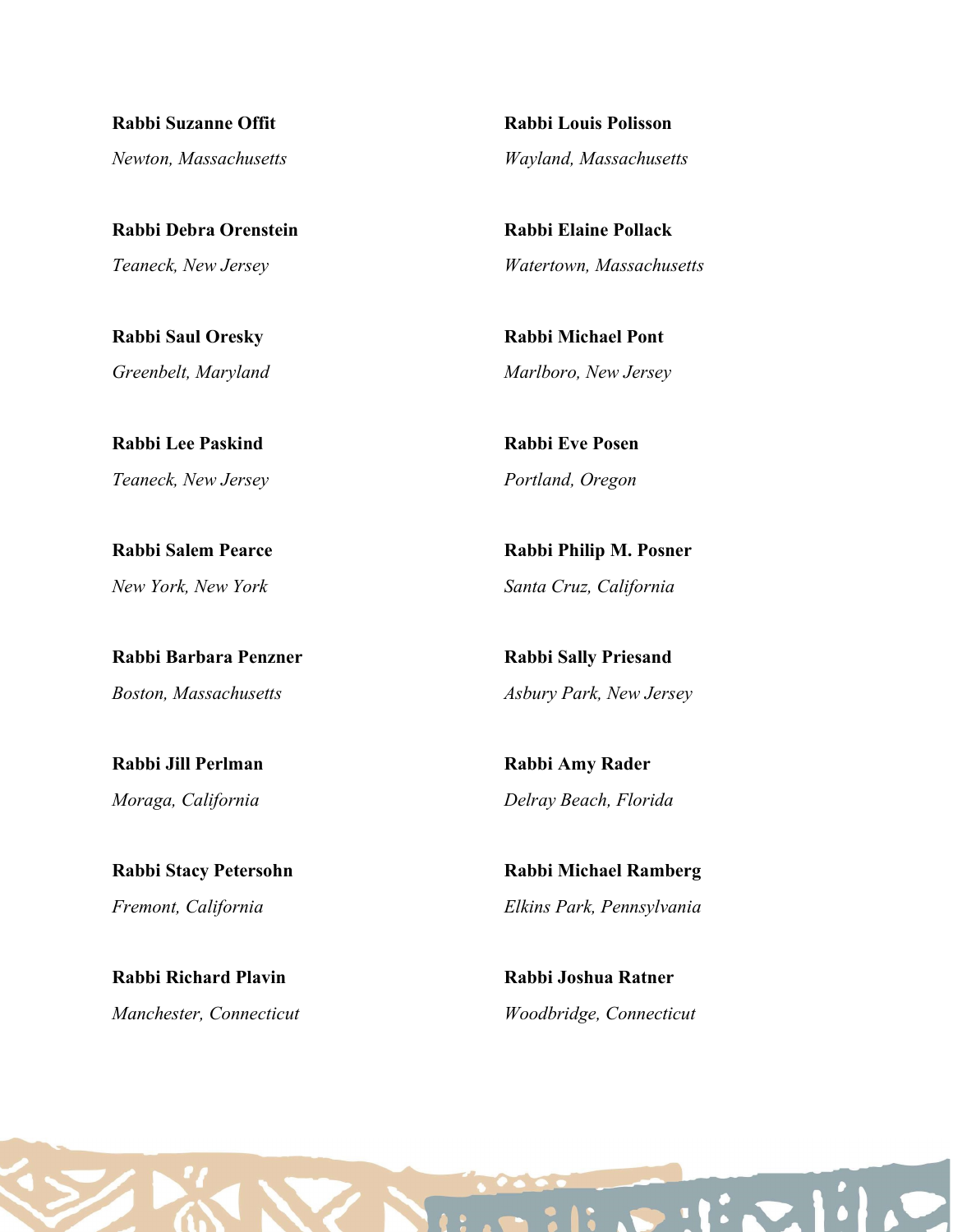Rabbi Frederick Reeves Chicago, Illinois

Rabbi Steven Rein Alexandria, Virginia

Rabbi Victor Reinstein Jamaica Plain, Massachusetts

Rabbi Philip "Flip" Rice Nashville, Tennessee

Rabbi Peter Rigler Broomall, Pennsylvania

Rabbi Debra Robbins Dallas, Texas

Rabbi Jason Rodich San Francisco, California

Rabbi Yael Romer Kingston, New York

Rabbi Ariella Rosen New York, New York

Cantor Dara Rosenblatt Richmond, Virginia

Rabbi Jennie Rosenn New York, New York

Rabbi Cheryl Rosenstein Santa Rosa, California

Cantor Donn Rosensweig Lawrence, Massachusetts

Rabbi Laurence Rosenthal Atlanta, Georgia

Rabbi John Rosove Los Angeles, California

Rabbi Amy Ross Dallas, Texas

Rabbi Julie Roth Princeton, New Jersey

Rabbi Michael Rothbaum Acton, Massachusetts

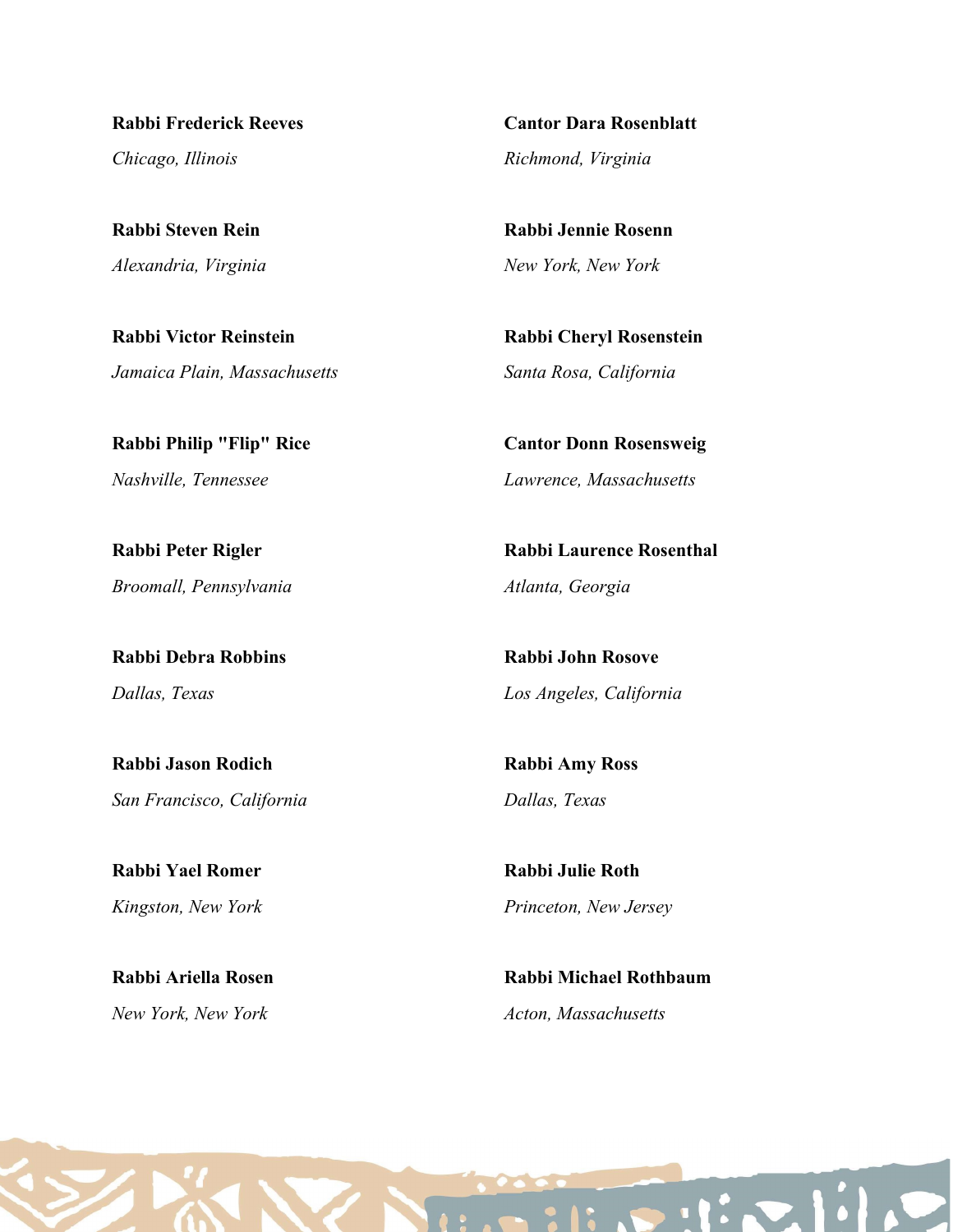Rabbi Gila Ruskin Philadelphia, Pennsylvania

Cantor Hollis Schachner Natick, Massachusetts

Rabbi Rachel Sabath Beit-Halcahmi, PhD Cincinnati, Ohio

Rabbi Elissa Sachs-Kohen Baltimore, Maryland

Rabbi Michael Safra Rockville, Maryland

Rabbi Jan Salzman Burlington, Vermont

Rabbi Neil Sandler Atlanta, Georgia

Rabbi Marna Sapsowitz Olympia, Washington

Rabbi Dennis Sasso Indianapolis, Indiana

Rabbi Sandy Sasso Carmel, Indiana

Rabbi Ilana Schachter Roslyn, New York

Rabbi Peter Schaktman New Hartford, New York

Rabbi Craig Scheff Orangeburg, New York

Rabbi Fred Scherlinder Dobb Washington, District of Columbia

Rabbi Simone Schicker Kalamazoo, Michigan

Rabbi Ira Schiffer Middlebury, Vermont

Cantor Benjie Schiller White Plains, New York

Rabbi Chaim Schneider Aptos, California

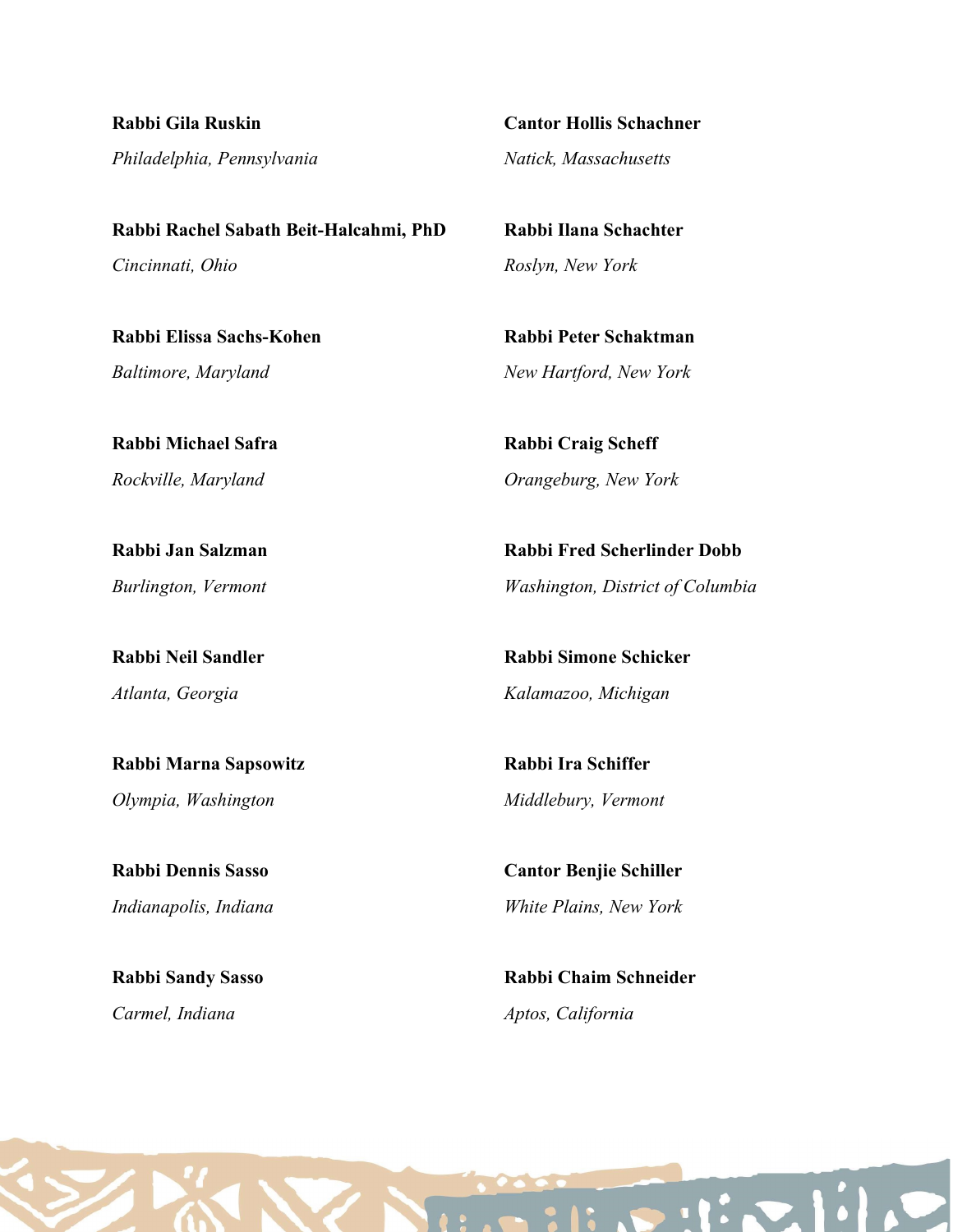Rabbi Rebecca Schorr Emmaus, Pennsylvania

Rabbi Joel Schwab Bronx, New York

Rabbi Jeremy Schwartz Willimantic, Connecticut

Rabbi Laurence Sebert New York, New York

Rabbi Judith Seid Pleasanton, California

Rabbi Gerald Serotta Chevy Chase, Maryland

Rabbi Scott Shafrin St Louis, Missouri

Rabbi Jaimee Shalhevet Syosset, New York

Rabbi Judy Shanks Oakland, California

Rabbi Dina Shargel Fair Lawn, New Jersey

Rabbi Cantor Robbi Sherwin Ketchum, Idaho

Rabbi Jessica Shimberg Columbus, Ohio

Rabbi Alexandria Shuval-Weiner Roswell, Georgia

Rabbi Paul Sidlofsky Stony Brook, New York

Rabbi Burt Siegel New York, New York

Rabbi David Siff Boynton Beach, Florida

Rabbi Ariana Silverman Detroit, Michigan

Rabbi Becky Silverstein Boston, Massachusetts

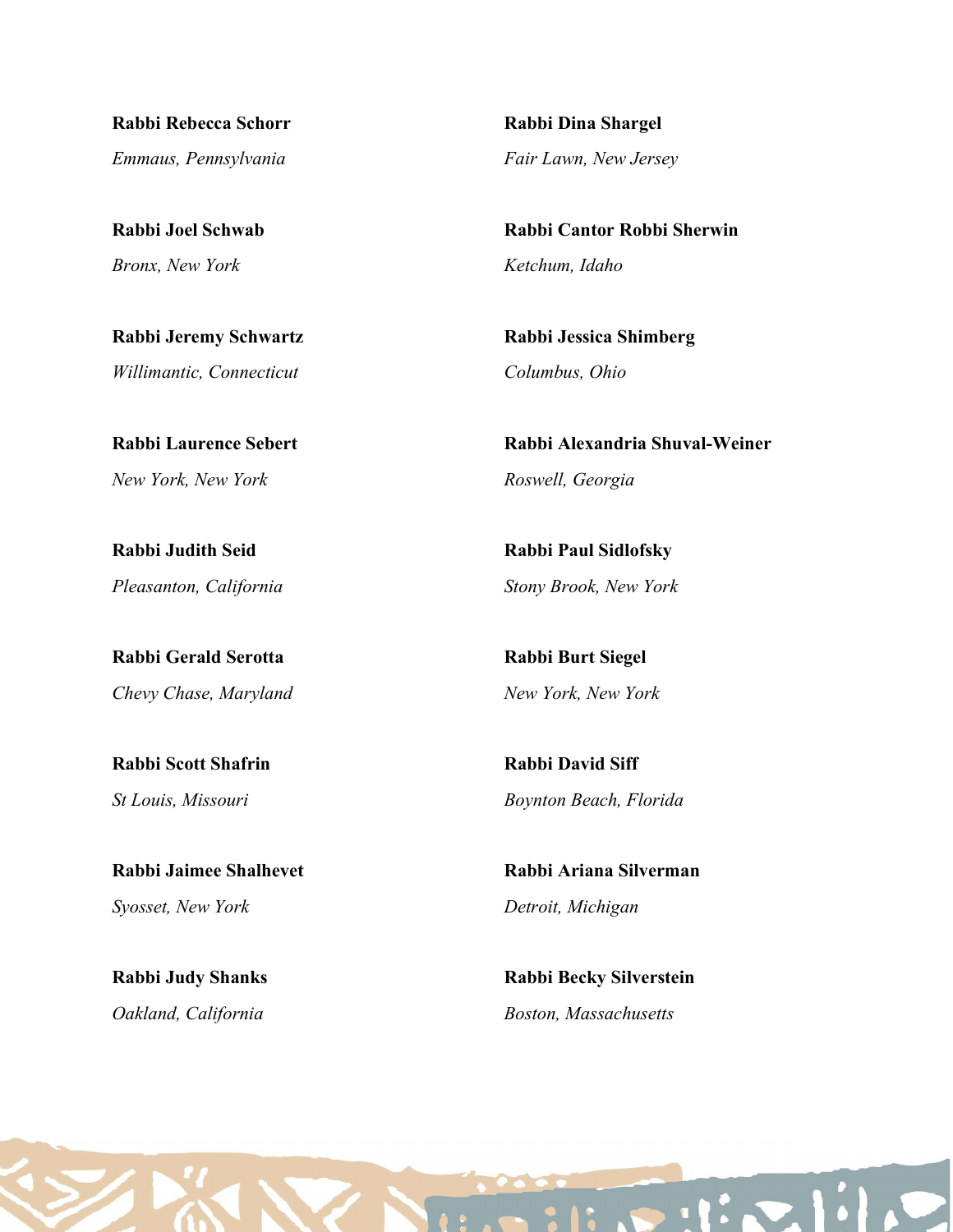Rabbi Beth Singer San Francisco, California

Rabbi Jonathan Singer San Francisco, California

Rabbi Michael Singer Bethlehem, Pennsylvania

Rabbi Suzanne Singer Riverside, California

Rabbi Chaim Singer-Frankes Los Angeles, California

Rabbi Raina Siroty Alexandria, Louisiana

Rabbi Jonathan Slater Hastings-on-Hudson, New York

Rabbi Eric Slaton Hamilton, Ohio

Rabbi Lynn Brody Slome Beverly Hills, California

Rabbi Robert Slosberg Louisville, Kentucky

Rabbi Amy Small Burlington, Vermont

Rabbi Sharon Sobel Milford, Massachusetts

Rabbi Myra Soifer Reno, Nevada

Rabbi Eric Solomon Raleigh, North Carolina

Cantor Robbie Solomon Hull, Massachusetts

Rabbi Marc Soloway Boulder, Colorado

Rabbi Howard Sommer Guilford, Connecticut

Rabbi Robin Sparr Natick, Massachusetts

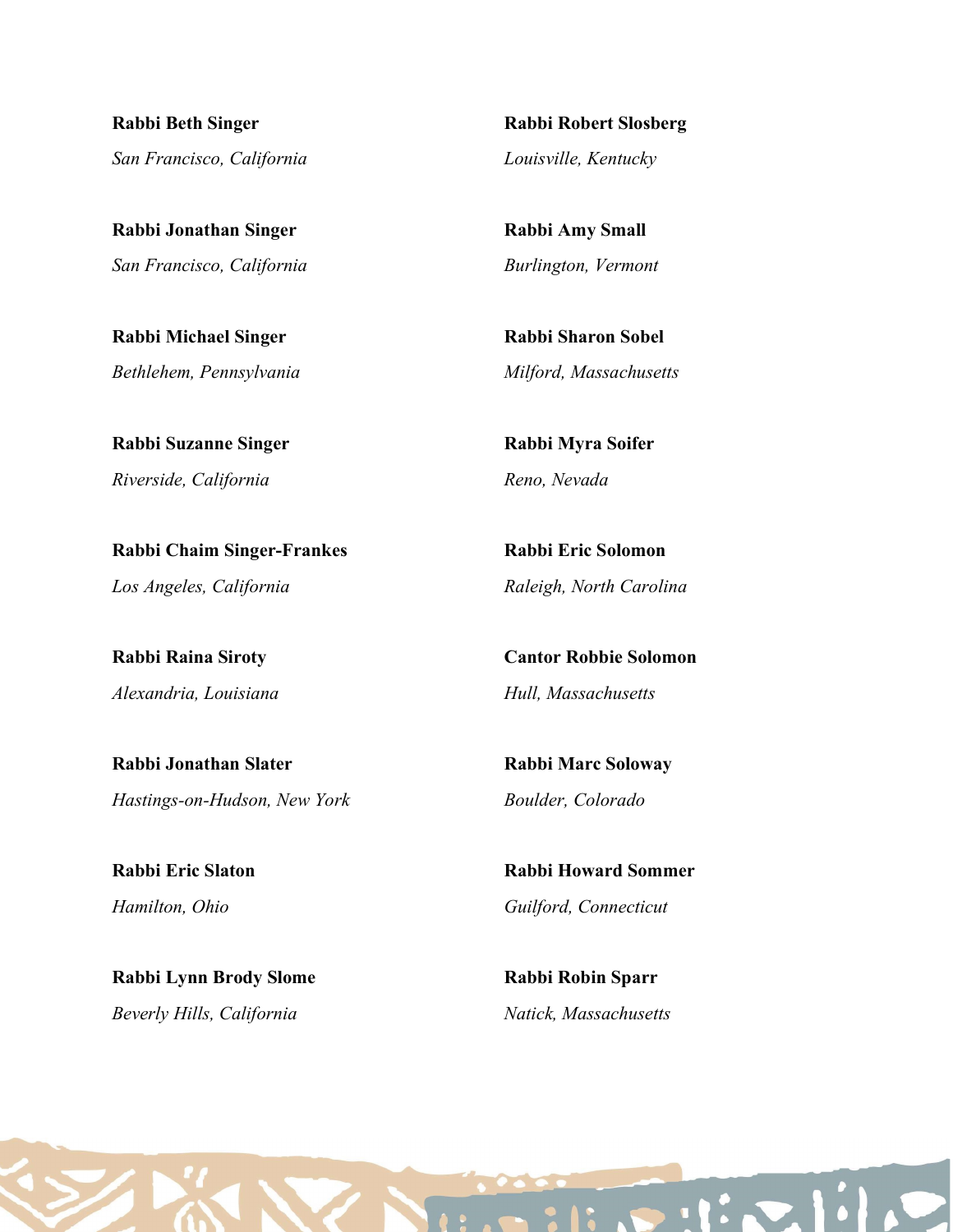Rabbi Scott Sperling Winchester, Virginia

Rabbi Aaron Spiegel Indianapolis, Indiana

Rabbi Adam Stock Spilker St. Paul, Minnesota

Rabbi Jonathan Spira-Savett Nashua, New Hampshire

Rabbi Elie Spitz Tustin, California

Rabbi Cyril Stanway Ocean, New Jersey

Rabbi Jacob Staub Blue Bell, Pennsylvania

Rabbi Moishe Steigmann Glendale, Wisconsin

Rabbi Jay Stein Dobbs Ferry, New York

Rabbi Peter Stein Rochester, New York

Cantor Stephen Stein Akron, Ohio

Rabbi David Steinberg Duluth, Minnesota

Rabbi Naomi Steinberg Eureka, California

Rabbi Lane Steinger St. Louis, Missouri

Rabbi Kaya Stern-Kaufman Housatonic, Massachusetts

Rabbi Jeffrey Stiffman St. Louis, Missouri

Rabbi Ariel Stone Portland, Oregon

Cantor Meredith Stone Rye, New York

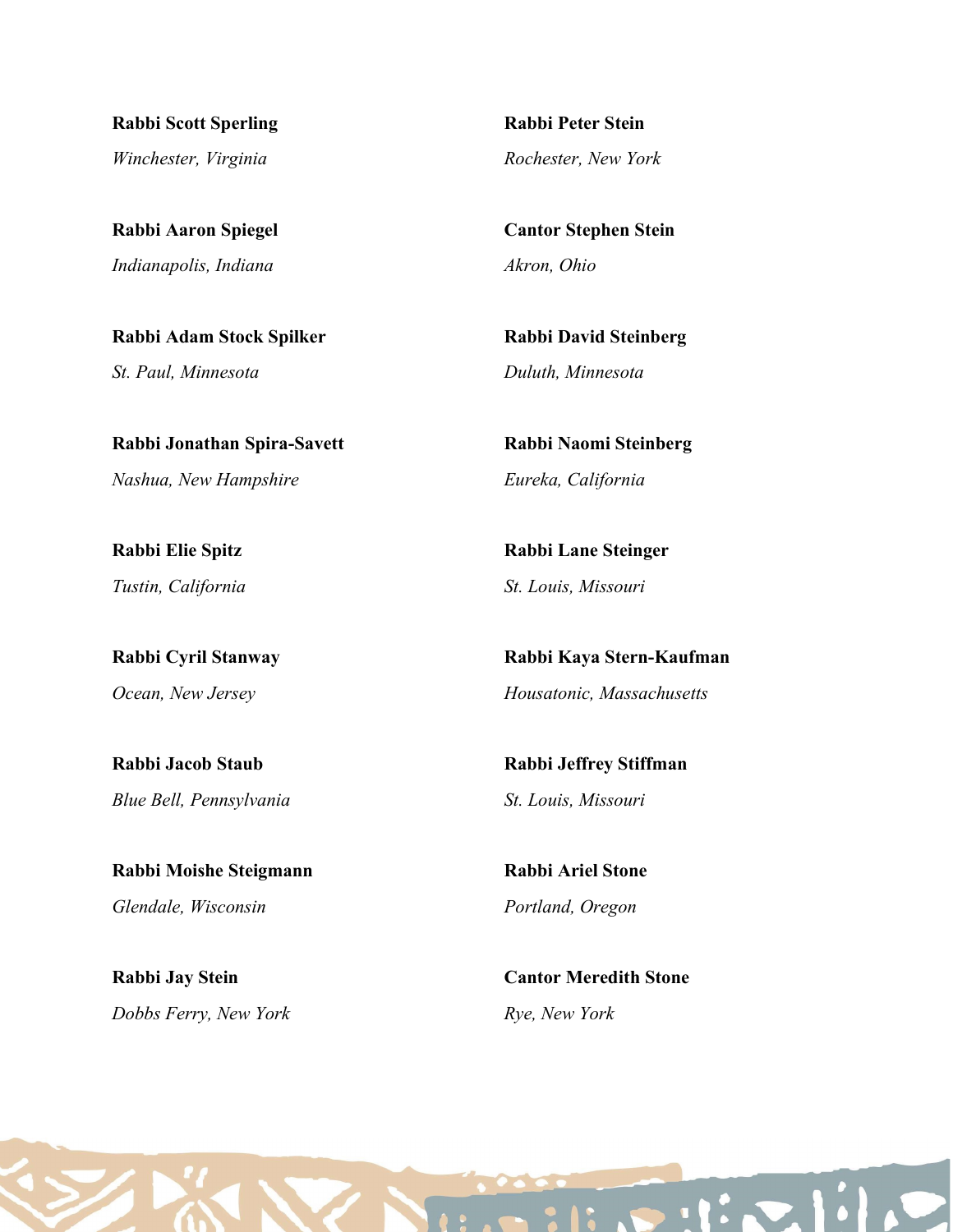Rabbi Joshua Strom Chappaqua, New York

Rabbi Saul Strosberg Nashville, Tennessee

Cantor Jodi Sufrin Wellesley, Massachusetts

Rabbi Susan Talve St. Louis, Missouri

Rabbi Joshua Taub Dallas, Texas

Rabbi Dov Taylor Woodstock, Vermont

Rabbi Bradley Tecktiel Henderson, Nevada

Rabbi Elliott Tepperman Montclair, New Jersey

Rabbi David Teutsch Philadelphia, Pennsylvania Rabbi Gordon Tucker White Plains, New York

Rabbi Victor Urecki Charleston, West Virginia

Rabbi Burton Visotzky New York, New York

Rabbi Andrew Vogel Brookline, Massachusetts

Cantor Risa Wallach Union City, New Jersey

Rabbi Pamela Wax Bronx, New York

Rabbi Seth Wax Williamstown, Massachusetts

Rabbi Deborah Waxman Wyncote, Pennsylvania

Rabbi Elyse Wechterman Abington, Pennsylvania

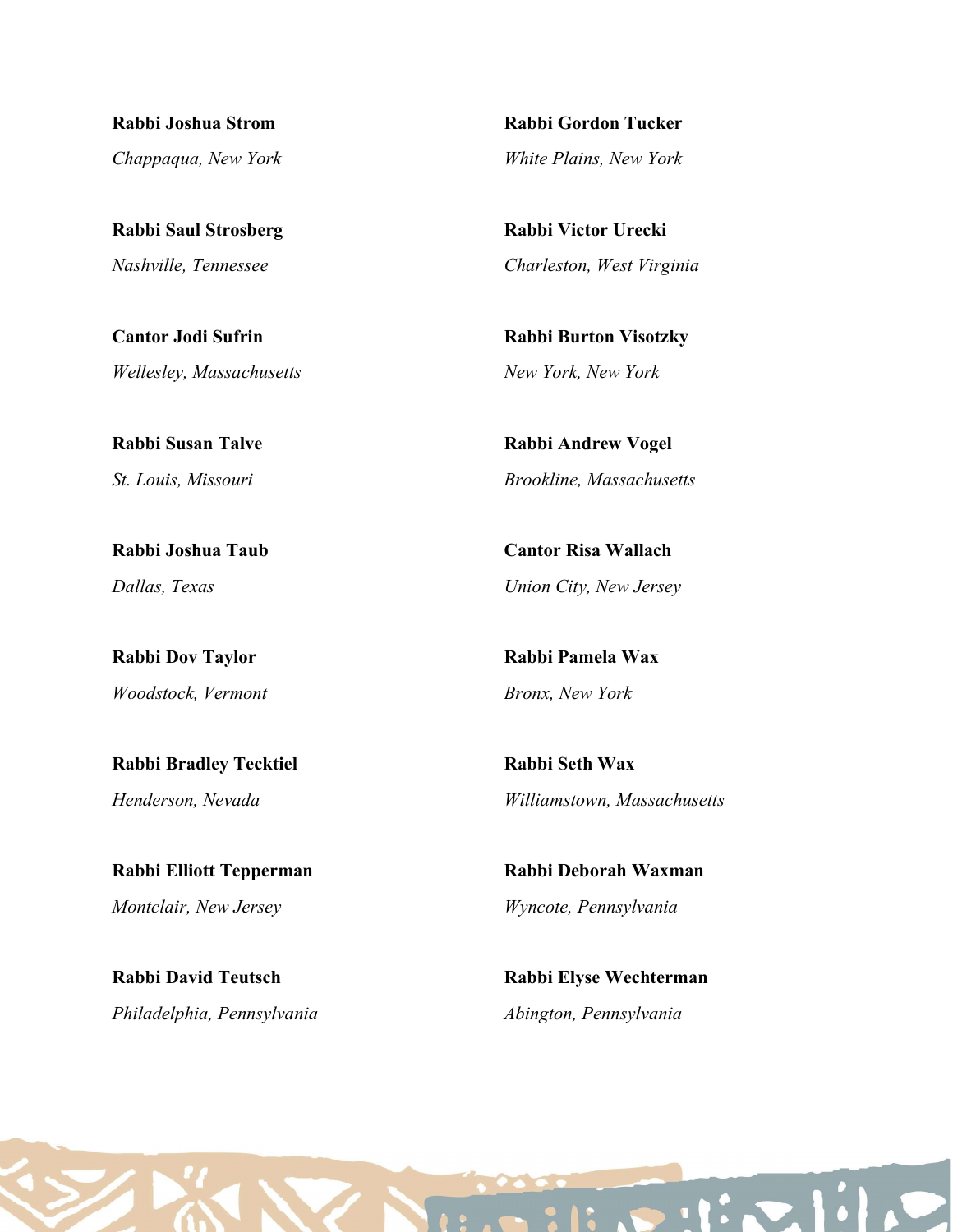Rabbi Cheryl Weiner Hollywood, Florida

Rabbi Elie Weinstock New York, New York

Rabbi Samuel Weintraub Brooklyn, New York

Rabbi Simkha Y. Weintraub Brooklyn, New York

Cantor Stephanie Weishaar Clarksburg, Maryland

Rabbi Faedra Weiss Indianapolis, Indiana

Rabbi Lew Weiss Indianapolis, Indiana

Rabbi Max Weiss Oak Park, Illinois

Rabbi Micah Weiss Philadelphia, Pennsylvania Rabbi Raysh Weiss Yardley, Pennsylvania

Rabbi Sarah Weissman Redwood City, California

Rabbi Ariann Weitzman West Orange, New Jersey

Rabbi Josh Whinston Ann Arbor, Michigan

Rabbi Paula Winnig Fort Wayne, Indiana

Rabbi David Wirtschafter Lexington, Kentucky

Rabbi Irvin Wise Cincinnati, Ohio

Rabbi Joseph Wolf Portland, Oregon

Rabbi Gregory Wolfe Davis, California